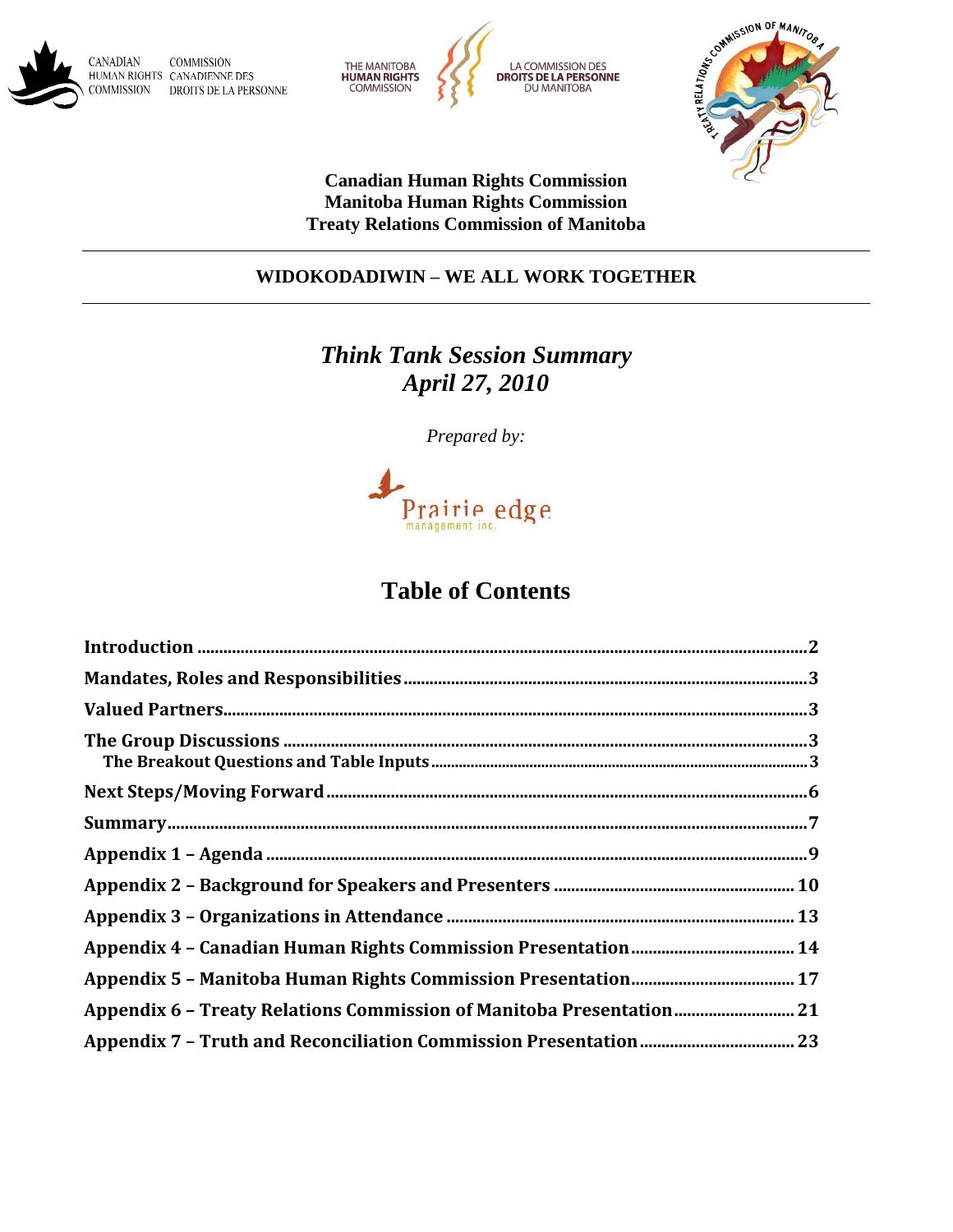# **Introduction**

The National Aboriginal Initiative of the Canadian Human Rights Commission (CHRC), the Manitoba Human Rights Commission (MHRC) and the Treaty Relations Commission of Manitoba (TRCM) are working together to raise awareness of Human and Treaty rights in Manitoba.

Collectively the Commissions have developed a strategy to clearly identify a vision, goals and objectives of the work that can be achieved through its efforts together. On November 13, 2009 the Commissions developed a PATH process to engage community stakeholders in discussions relating to Human and Treaty rights.

As a first step, a "Think Tank" was held on April  $27<sup>th</sup>$  at Red River College (RRC) with community leaders to discuss and consider Human and Treaty rights in Manitoba. *The objectives were to have ëThink Tankí participants gain a deeper understanding of the Commissionsí mandates, hear from valued partners such as the Truth and Reconciliation Commission and RRC and have input into the identification and address of key Human and Treaty rights issues.*

Mutually conscious of the need to provide an enhanced learning experience for all people living in Manitoba and Canada relative to Human and Treaty rights, the Commissions established a relationship to promote future collaboration. At the 'Think Tank' session, the Commissions signed a MOU solidifying their partnership. The objectives of the MOU are to commit to an on-going dialogue and to establish a framework for collaboration to enhance and educate on Human and Treaty rights. During the term of the MOU the following forms of cooperation will be pursued:

- Explore and implement opportunities for collaboration and support;
- Promote and raise awareness of Treaty and the Treaty relationship and federal, provincial and international Human rights through various events or large gatherings, including being a source for information; and
- Gather information and engage grassroots people in a broader discussion about Human and Treaty rights.

There were 45 community members and stakeholders in attendance that were engaged, through breakout groups and plenary discussion, in identifying key Human and Treaty rights issues affecting Manitoba's Aboriginal communities. The Commissions also asked participants 'who else needs to be engaged' to create a broader understanding of Human and Treaty rights as the Commissions move forward?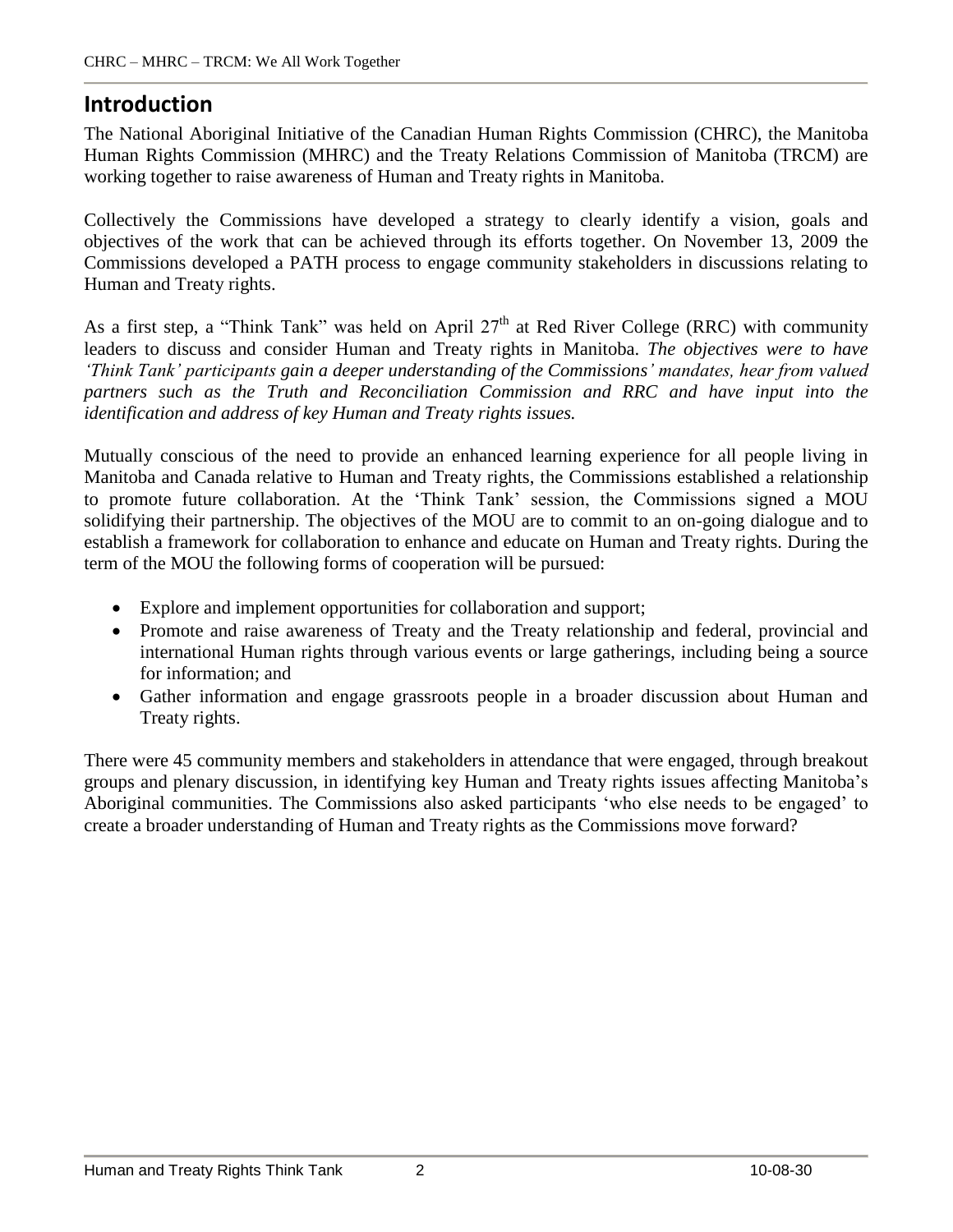# **Mandates, Roles and Responsibilities**

In an effort to raise awareness about the mandates, roles and responsibilities of the three (3) Commissions, each of the partners provided overviews of their respective organizations. Verbal presentations were delivered by Deputy Chief Commissioner David Langtry of the CHRC, Chairman Jerry Woods of the MHRC and Commissioner Dennis White Bird for the TRCM.

# **Valued Partners**

The Commissions provided an opportunity to its valued partners to bring greetings and remarks about the various initiatives and projects that they are continuing to build upon. Invitations were extended to Red River College (RRC) with a verbal presentation delivered by April Krahn, Manager, Aboriginal Student Support and Community Relations as well as Brock Pitawanakwat, Executive Assistant and Advisor to the Chair of the Truth and Reconciliation Commission (TRC).

Red River College is renowned for providing accessible, innovative, applied learning and research in an advanced environment, creating skilled graduates to drive the Manitoba economy. With a committed staff and faculty dedicated to ensuring each student is armed with the knowledge, experience, and confidence to succeed in today's multi-skilled workforce RRC strives to keep its curriculum on the cutting edge through partnerships with industry and by using state-of-the-art equipment. Its aim is to steadily meet and exceed the job market's evolving requirements.

The Truth and Reconciliation Commission of Canada has a mandate to learn the truth about what happened in the residential schools and to inform all Canadians about what happened in the schools. The Commission will document the truth of what happened by relying on records held by those who operated and funded the schools, testimony from officials of the institutions that operated the schools, and experiences reported by survivors, their families, communities and anyone personally affected by the residential school experience and its subsequent impacts.

Empowering Indigenous Youth in Governance and Leadership (EIYGL) is a youth led leadership capacity building initiative of the Indigenous Leadership Development Institute Inc. Bringing together Indigenous youth leaders from across Canada, EIYGL engages young people to work towards positive change in their communities through meaningful skill development and the identification of common issues, challenges, opportunities and values.

# **The Group Discussions**

## **The Breakout Questions and Table Inputs**

To assist the Table Groups in identifying up to five (5) key Human and Treaty rights issues affecting Manitoba First Nations and other Aboriginal communities, the following questions were reflected on:

- *1. What do you see as the areas related to Human and Treaty rights that are not understood?*
- *2. What are the impediments to improving or enhancing Human and Treaty rights in First Nations and other Aboriginal communities today?*
- *3. What areas of Human and Treaty rights should be explored more broadly?*
- *4. What are the main areas of discrimination that you see?*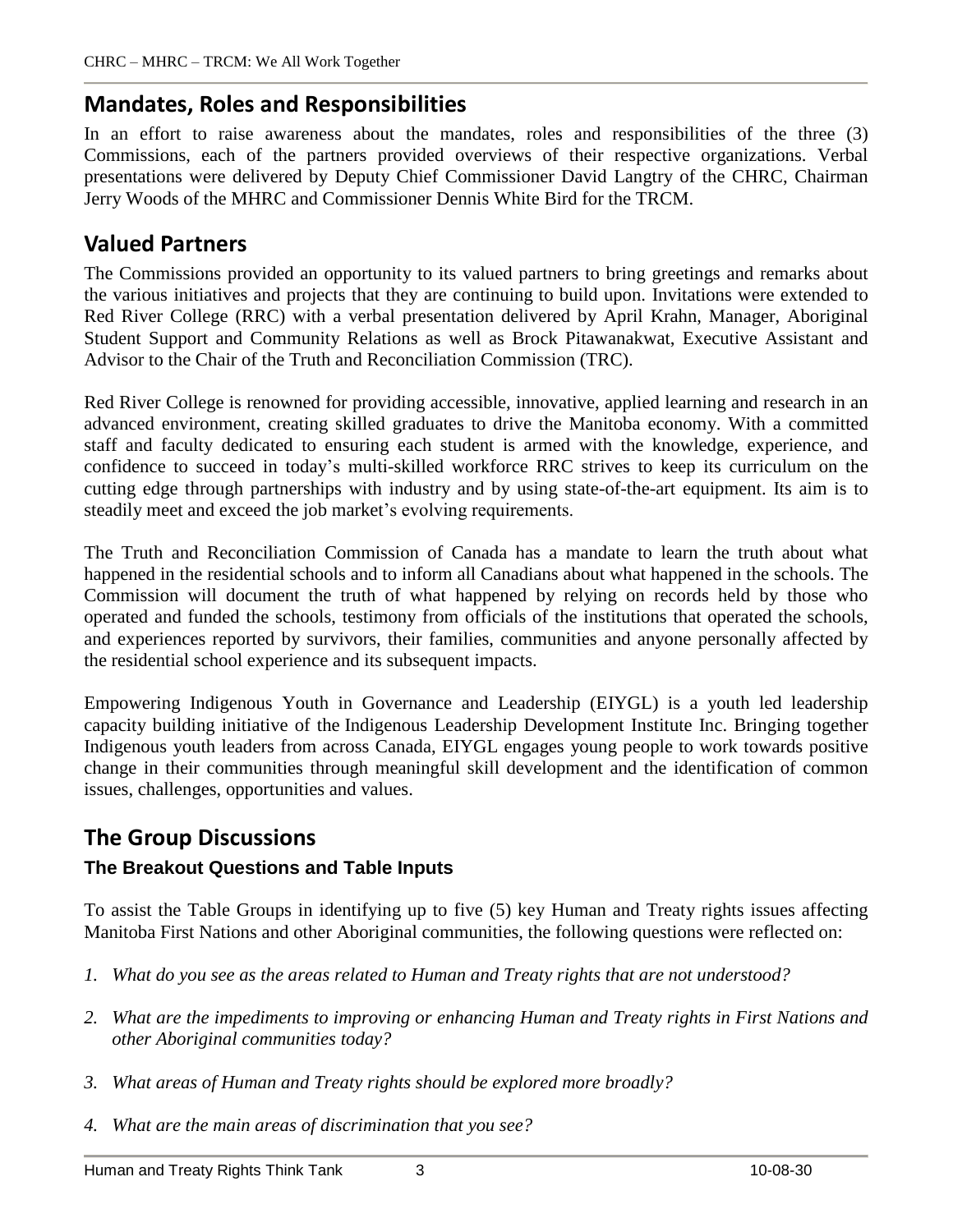The Table Group discussions provided an opportunity to hear and comment on the topics in a smaller forum. Discussions were captured by youth scribes who participated from the Empowering Indigenous Youth in Governance and Leadership (EIYGL) group, a valued partner of the Commissions. One break out group at the session also identified that there should be key principles identified to reflect on Human and Treaty rights; equity, reasonableness, flexibility, resource recognition, respect, building trust and affordability. Discussions surrounding these four (4) questions elevated awareness and focus on key Human and Treaty rights issues.

### **Key Human and Treaty rights Issues Affecting Manitoba First Nations and other Aboriginal Communities**

As identified by the Think Tank participants, there were eight (8) key Human and Treaty rights issues affecting Manitoba First Nations and other Aboriginal Communities that surfaced. In no particular order or priority they are:

**1.** *Public understanding of the ëspirit and intentí of Treaties and their intersection with Human rights.* There is a general lack of awareness of the Treaties and Treaty rights in Manitoba which extends to both Aboriginal and non  $-$  Aboriginal Manitobans. There is also confusion surrounding the Indian Act and the reality that it is not a reflection of Treaty rights. The Indian Act has restricted many and basic Human rights for First Nations people in Manitoba. There is a need to recognize that lack of implementation of Treaty rights and their collective rights have a significant impact on Human rights and equality rights and Aboriginal rights in Manitoba that are protected by Canada's Charter of rights.

There is *a need for more education and information on Treaties and the ëspirit and intentí* to properly address Human and Treaty rights.

**2.** *Access and underfunding of services in First Nations and northern communities.* The Standards of Living is very poor on many First Nations and in other Aboriginal communities. Much of this has resulted from colonization methods including the Indian Act, Residential Schools and other laws and policies that have resulted in marginalization. In terms of Human and Treaty rights, there must be equal access and opportunity to *good housing, health, education, food, access to information, water, employment, cross-cultural services, treatment, citizenship, womanís rights, etc.* These basic services have to be available to all Manitobans and they are not for most First Nations and northern communities.

There are specific shortcomings in the area of disability services. In terms of disabilities there must be equal access to supports such as medical management, cross-cultural services, access to information, equipment and support on a timely basis. The level of concern and support is more pronounced with young people as children that are not provided the proper care early on are often faced with a life long battle that is far greater than necessary.

**3.** *Gender inequality/systemic barriers to equality for women*. Gender equality between men and women is not the case on many First Nations and Aboriginal communities. The issue has both societal and cultural roots and these need attention in improving the roles, contributions and recognition of women First Nation and other Aboriginal communities.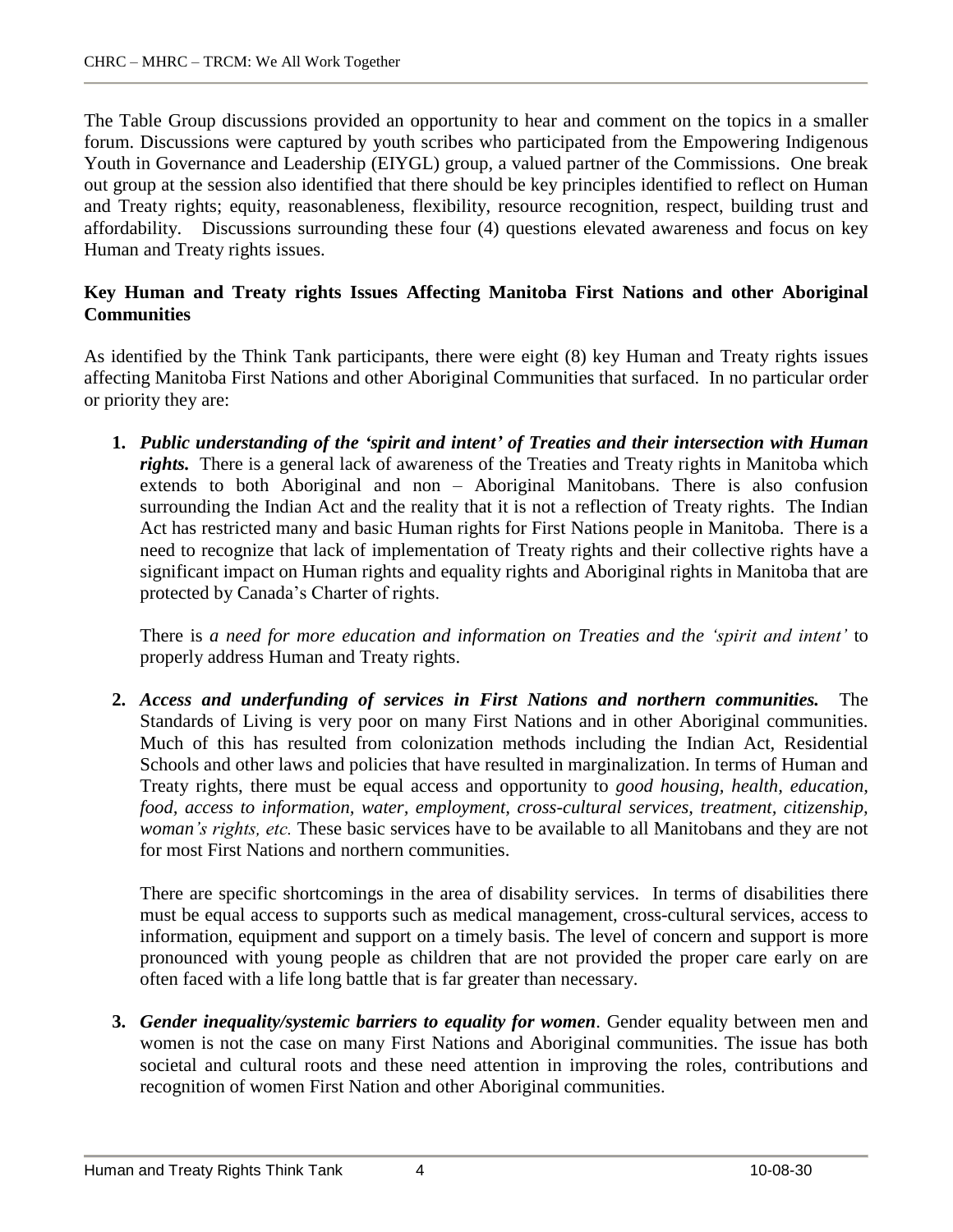**4.** *Systemic and institutional biases and constraints*. The policy and regulation environment in Manitoba does not adequately address the individual needs of First Nations and other Aboriginal people. Living conditions and the lack of education in communities has contributed to the over representation of First Nations and other Aboriginal people in the justice system. There should be opportunities explored for First Nation and other Aboriginal people which starts to remedy the over-representation ofAboriginal peoples in the justice, child welfare and welfare systems and under representation in decision making roles in the same systems (I.e. Judges, politicians and service providers).

## **5.** *Jurisdictional issues and the separation/division of services (departmentalization)*.

There is currently little or no collaboration or coordination of services extended to First Nation and other Aboriginal people due to significant jurisdictional issues. Areas of health and education as well as many social services are caught in jurisdictional disputes between funding bodies and service delivery agencies. The problems escalate each year rather than moving closer to resolution. It would be very meaningful to articulate the areas of federal, provincial and Aboriginal accountability and responsibility to identify the gaps for further attention and priority. It should not matter jurisdictionally if you are on or off reserve as to whether you receive services and support. In many cases the individual is forced off reserve to access services and, in doing so, can detrimentally impact the ability to receive support at the community level.

The direct voice of First Nations and other Aboriginal people respecting government input is a topic that frequently surfaces. There is a need to consider the case for a third order of government to address a fair allocation of resources.

- **6.** *Education access has to be equal*. This is a specific area of priority and the education provided to First Nations and other Aboriginal people has to be at par. That means the necessary resources need to be provided with access to quality teachers, equipment and facilities. Post-secondary funding is a Treaty right. Every First Nation and Aboriginal person should have the right to education, training and the option of both traditional and western ways of education and learning.
- 7. *Employment opportunities*. The opportunity to improve one's standard of living is directly linked to the availability of good employment opportunities and appropriate training and skill development necessary to be successful. First Nations and other Aboriginal communities are often isolated and opportunities are limited. Opportunities for linkages at the community level should be explored to access resource development and technology connecting them to the broader economy and trade to improve the employment opportunities for young people.
- **8.** *Reconnecting with Elders and Grandmothers.* There are significant benefits available to young people today relating to Human and Treaty rights that can be gained through guidance and reconnecting with Elders in their communities. To create a path forward, youth must reclaim their culture, language and traditions. This can create a sense of 'who you are' as well as an opportunity to make a connection to the 'spirit and intent' of the Treaties.

The support and nurturing provided to the youth in First Nation and other Aboriginal communities related to the grandmother and the maternal teachings of a grandmother figure can also build strong values and community connections.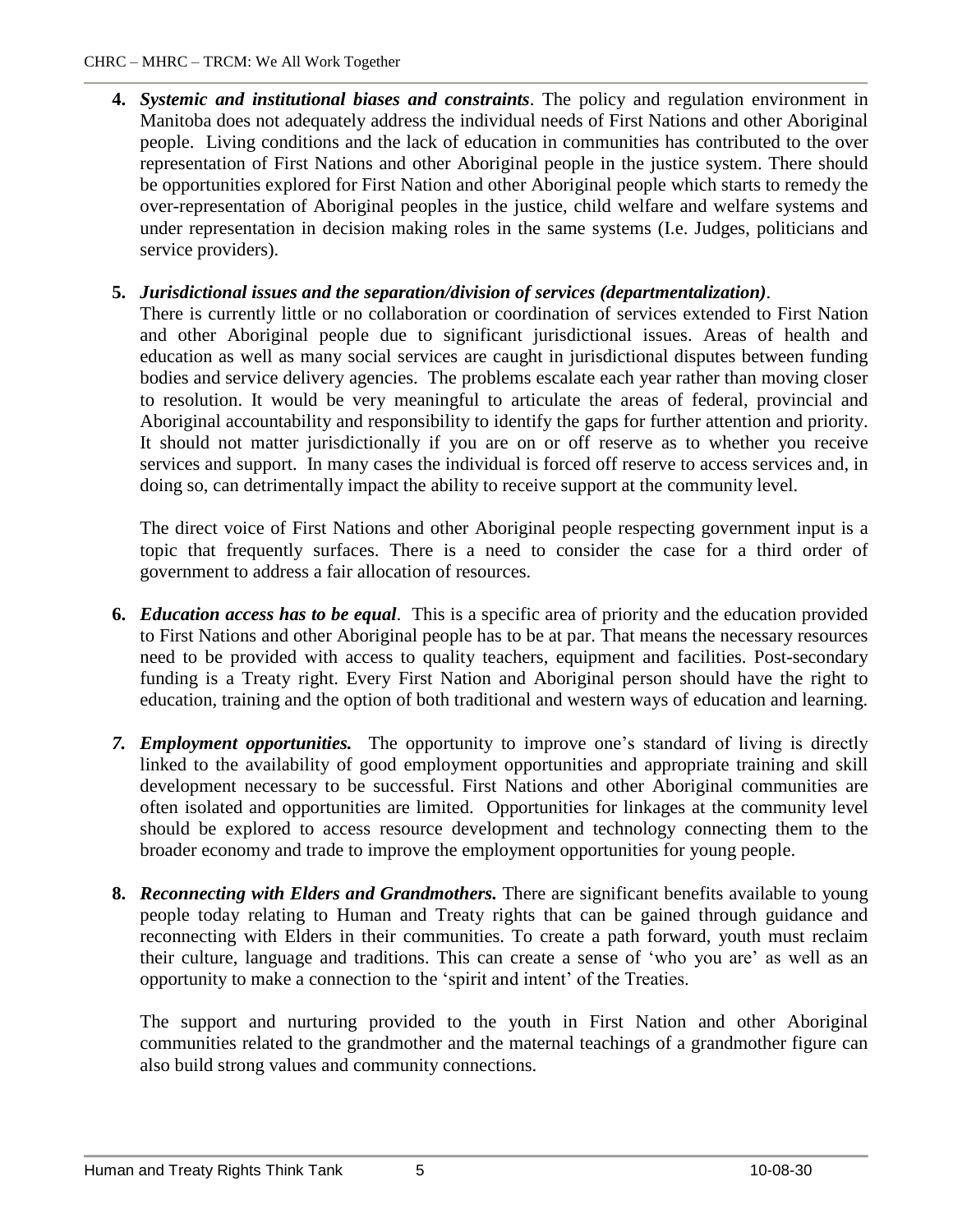# **Next Steps/Moving Forward**

The group gathered in a plenary session to discuss challenges in moving forward, the next steps that the collaborative partners should take and any additional groups that should be engaged in the dialogue on Human and Treaty rights.

### **Challenges**

It was noted that there are still attitudinal barriers. Education was seen as the primary vehicle to address this. This should include a school curriculum that covers the Treaties and the history related to First Nations and other Aboriginal people in the province. It should also include an increased emphasis on Human and Treaty rights awareness in both First Nation and non First Nation communities and workplaces.

### **Next Steps**

The following items were identified by participants as possible next steps for the Commissions to consider:

#### *The Commissions need to engage First Nations and Aboriginal leaders.*

- o *To better support community based leadership and its capacity;*
- o *To provide familiarity and inputs into the go forward process including a specific need to consider S 67 of the Canadian Human Rights Act (CHRA) establishing internal dispute resolution mechanisms in Manitoba where Human and Treaty rights have been violated.*

### *The educational inputs require dialogue and more attention at the University and post secondary levels.*

- o *There are courses on Native Studies at the University level and these should touch on the relationship with Human rights and teach what Human and Treaty rights are;*
- o *There is a need and opportunity to hold a dedicated ëthink tankí with University and College educators to get their ideas, inputs and buy-in for integrating a more inclusive path for a shared history in Manitoba and Canada.*

#### *There should be consideration for a session with the Commissions to focus on raising awareness of First Nations people with disabilities.*

- o This is a specific area where there is a real lack of service and it would be useful to spend time *to look at these areas and issues;*
- o *This area af ecting Aboriginal people with disabilities is particularly pronounced with young people and children.*

## There is a need to identify the areas of jurisdictional overlap as well as gaps that are present today.

- o *The priority areas to focus on are education and health care.*
- o *Separate jurisdictional sessions in going forward should be held for First Nations, Inuit and MÈtis issues, as not all are the same.*

### *The media is a partner in moving forward and should be engaged in communicating the issues and future directions.*

- o *There are good media outlets, for example Grassroots News and First Perspective as well as all Commissionsí websites;*
- o *Mainstream media is also a major conduit;*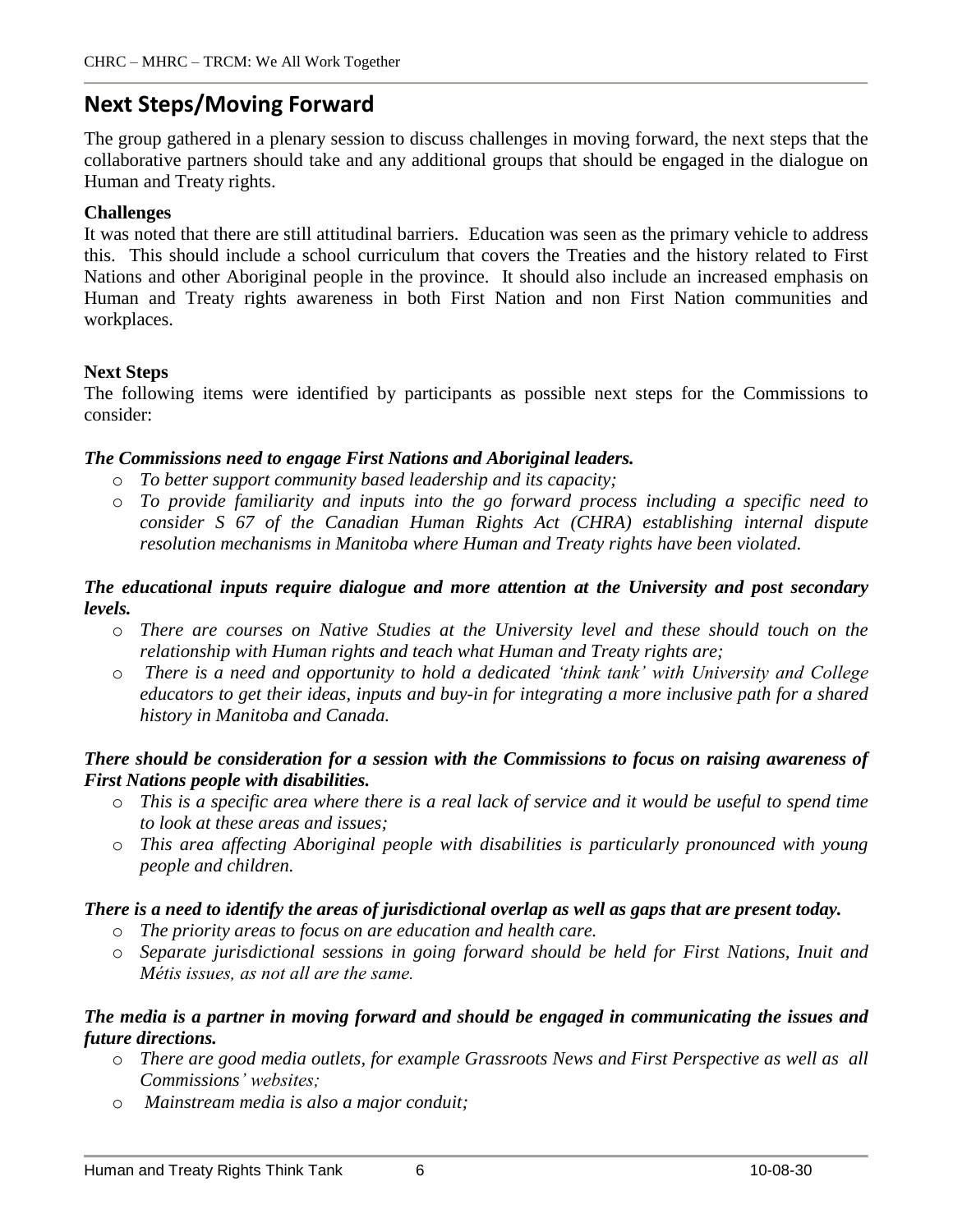o *There is an opportunity to raise awareness with the opening of the Canadian Museum for Human Rights. (CMHR).*

### *There should be additional sessions on specific topics and some consideration to holding sessions throughout the province.*

o *Groups that should be engaged are business groups, First Nations, Aboriginal leadership, Aboriginal womenís groups and Manitoba First Nations Education Resource Centre.*

# **Summary**

The *Widokodadiwin Think Tank* engaged a broad group of participants in a full day of presentations and table discussions. The resulting eight (8) key Human and Treaty rights issues affecting Manitobaís First Nations and other Aboriginal communities provide a good base for additional dialogue and engagement. This summary is an effort to capture the main elements of the day-long discussions and notes. The participants' feedback indicated that the Think Tank met the goals and objectives it set to accomplish with overall feedback scores between 4.5 and 5 out of 5.

The participants are all valued partners in the development of this report that is available to all participants via the Commissions' websites. The Commissions wish to thank their valued partners and participants for their contribution during the Think Tank.

Some of the **positive aspects of the Think Tank** that people commented on include:

- 1. "It was a great session and thank you for hosting this important issue. Great to hear updates and looking forward to the summary report and future actions".
- 2. "All key areas appointed by each table group listening and incorporating youth voices".
- 3. "I gained a better understanding of Human and Treaty rights and the effect of changes to Human rights in First Nation communities".
- 4. "Broad concepts of Human and Treaty rights that allow me to reconsider my 'go-forward' position in government based on these concepts".

The **tools, resources and support required** to enhance the knowledge and respect of Human and Treaty rights in communities and organizations include:

- 1. **Education seems to be the way to start**.
- 2. "Curriculum information is needed in the school curriculum"!
- 3. "Awareness workshops, educational books or videos for children and their parents".
- 4. "Information packages for classroom presentation by educators that gives an account of First Nations history and Treaty rights".

**Suggestions for change** to ensure the CHRC, MHRC and TRCM continue to grow:

- 1. "Need to advertise in the Winnipeg Free Press".
- 2. "Be more visible, visit more communities".
- 3. "Be careful that all nations are respected including people of Métis and European ancestry".
- 4. "More of these forums; regional or community based to provide inputs from others in the province".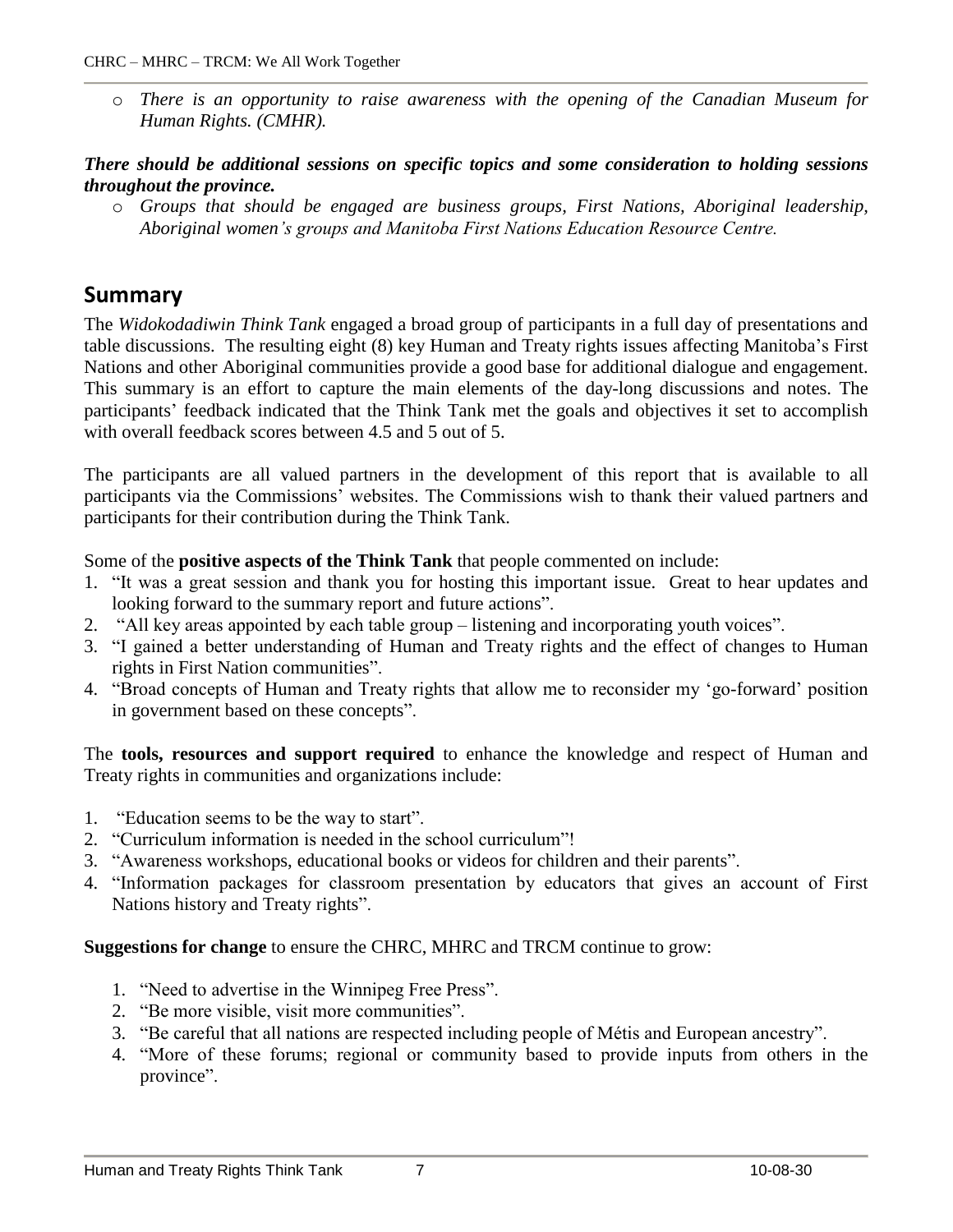#### **Topics from the Think Tank that you would like to hear in future events**:

- 1. "More education on Treaties in all Manitoba schools".
- 2. "Education, Health and Jurisdiction".
- 3. "Treaty rights and obligations; portability of rights, child welfare, systemic racism, discrimination and oppression".
- 4. "Federal government perspective of their involvement and plans to address issues".

The general consensus was that the session was a very positive day and all respondents indicated they would be willing to participate in a future session or presentation.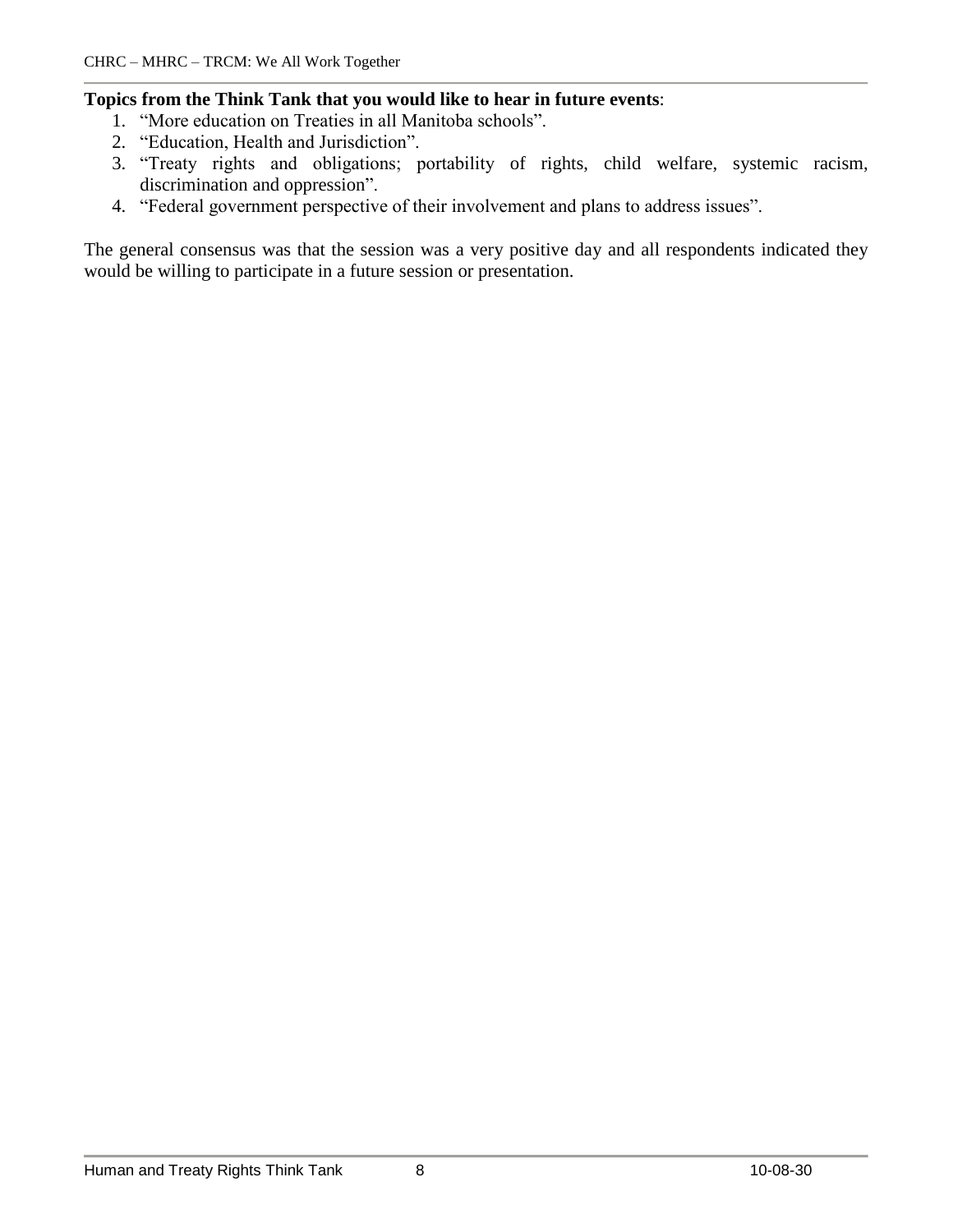# **Appendix 1 ñ Agenda**

#### **Canadian Human Rights Commission Manitoba Human Rights Commission Treaty Relations Commission of Manitoba**

### **WIDOKODADIWIN - WE ALL WORK TOGETHER**

#### **THINK TANK - April 27, 2010 Red River College ñ Princess Street Campus 160 Princess Street ñ Heritage Room ñ 3 rd Floor**

| 9:00 AM  | Opening Prayer – Elder Levinia Brown – Red River College                                                                                                                                                                                                                                    |
|----------|---------------------------------------------------------------------------------------------------------------------------------------------------------------------------------------------------------------------------------------------------------------------------------------------|
|          | Introductions<br>Goals and Objectives of Think Tank                                                                                                                                                                                                                                         |
| 9:15 AM  | <b>Mandates, Roles and Responsibilities of Commissions</b><br>Canadian Human Rights Commission, Sherri Helgason - Director<br>$\circ$<br>Manitoba Human Rights Commission, Jerry Woods - Chair<br>$\circ$<br>Treaty Relations Commission of Manitoba, Dennis White Bird - Commissioner<br>O |
| 10:00 AM | <b>Signing Ceremony - Memorandum of Understanding</b>                                                                                                                                                                                                                                       |
| 10:15 AM | <b>Health Break</b>                                                                                                                                                                                                                                                                         |
| 10:30 AM | Breakout Groups – Identify 5 key Human and Treaty Rights Issues that<br>affect Manitoba's First Nation and other Aboriginal communities                                                                                                                                                     |
| 12:00 PM | Lunch (Provided)                                                                                                                                                                                                                                                                            |
| 12:15 PM | Kinikinik: A Treaty Play By Ian Ross                                                                                                                                                                                                                                                        |
| 1:00 PM  | Reconvene in Breakout Groups and prepare for Plenary Reporting                                                                                                                                                                                                                              |
| 1:30 PM  | Plenary – Report back from Breakout Groups – Priority Areas                                                                                                                                                                                                                                 |
| 2:00 PM  | <b>Valued Partners</b><br>Truth and Reconciliation Commission - Brock Pitawanakwat, Executive Assistant<br>O<br>and Advisor to the Chair<br>Red River College - April Krahn, Manager - Aboriginal Student Support and<br>$\circ$<br><b>Community Relations</b>                              |
| 2:30 PM  | <b>Health Break</b>                                                                                                                                                                                                                                                                         |
| 2:45 PM  | <b>Next Steps/Moving Forward</b> – Plenary Session<br><b>Summary and Action</b><br>$\circ$<br>Community Forums and extending the reach - Who do we talk to?<br>$\circ$<br>Theme/topics/timeframes/contacts<br>$\circ$                                                                       |
| 3:45 PM  | <b>Closing Remarks</b>                                                                                                                                                                                                                                                                      |
| 3:55 PM  | Travelers Prayer - Elder Levinia Brown - Red River College                                                                                                                                                                                                                                  |
| 4:00 PM  | Adjourn                                                                                                                                                                                                                                                                                     |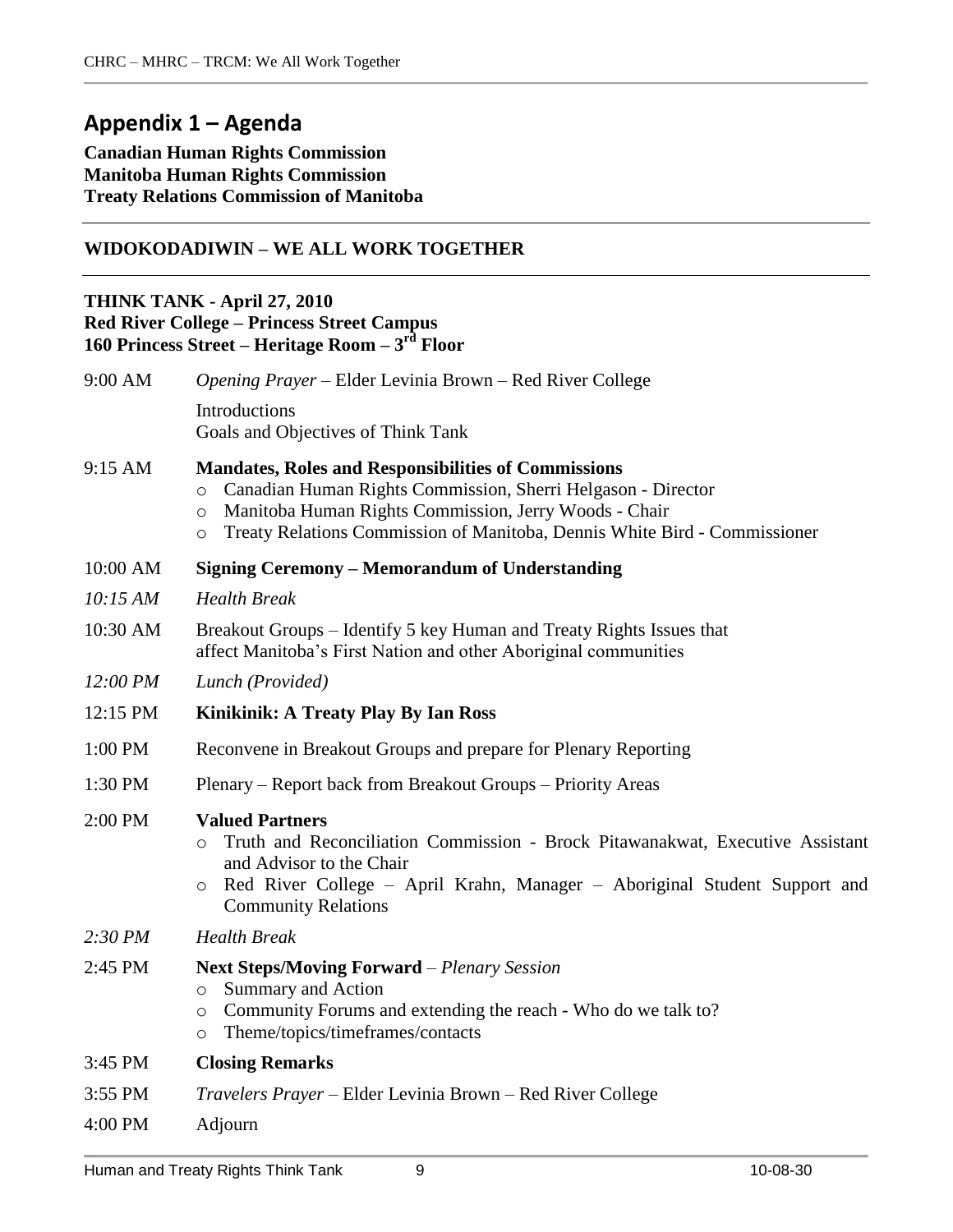# **Appendix 2 ñ Background for Speakers and Presenters The Honourable Levinia Brown Red River College ñ Resident Elder**

Levinia Brown was born in Dawson Inlet - just south of Whale Cove, Nunavut in 1947. At a time when there were no nurses, doctors, or government services in that area, she was delivered by her father.

After serving as an information officer, chairperson of the local housing authority, and Deputy Mayor, Levinia became the first woman Mayor of Rankin Inlet. A successful career in municipal politics provided a natural step to territorial politics for Ms. Brown. Elected Member for Rankin Inlet South/Whale Cove on February 16, 2004, the Honourable Levinia Brown was selected by MLAs to sit on the Executive Council. On March 9, 2004, Premier Paul Okalik named Ms. Brown Deputy Premier.

Levinia Brown is a role model and leader for Nunavut's youth. Her belief is that life is a precious opportunity that should not be wasted as she clearly expresses that sentiment in her thirst for education, strength in leadership, and compassion for social issues.

#### **David Langtry Deputy Chief Commissioner Canadian Human Rights Commission**

David Langtry was appointed as a full-time Commissioner on June 16, 2006 and as Deputy Chief Commissioner on August 3, 2007. In this capacity, he is responsible for three areas of the Commission's work: Case Management; the National Aboriginal Initiative; and leading the Commission's international involvement on the Accreditation Sub-Committee of the International Coordinating Committee (ICC) of National Human Rights Institutions, a United Nations supported body. He is an accomplished senior executive and lawyer with more than 23 years of combined progressive experience in the private practice of law and public sector administration.

In his home province of Manitoba, he has served as the Assistant Deputy Minister for Child and Family Services, where he led five program areas: Child, Family and Community Development (child welfare), Family Conciliation, Family Violence Prevention, Children's Special Services, and Child Day Care. Prior to that, Mr. Langtry served as Executive Director of the Multiculturalism Secretariat in Manitoba, responsible for implementation of the province's Multicultural Policy. In this role, he helped develop the Multiculturalism Act proclaimed by the province in 1992, as well as a Multicultural Internship in Government program to facilitate the entry into government by individuals from specific ethnocultural communities.

In addition, Mr. Langtry has served as Vice-President and President of the Folk Arts Council of Winnipeg/Folklorama festival on a volunteer basis. Other roles have included membership of the Canadian Multiculturalism Advisory Council, Chairperson of the Multicultural Grants Advisory Council, and Treasurer of the Manitoba Bar Association. He earned his LLB from the Faculty of Law at the University of Manitoba in 1976.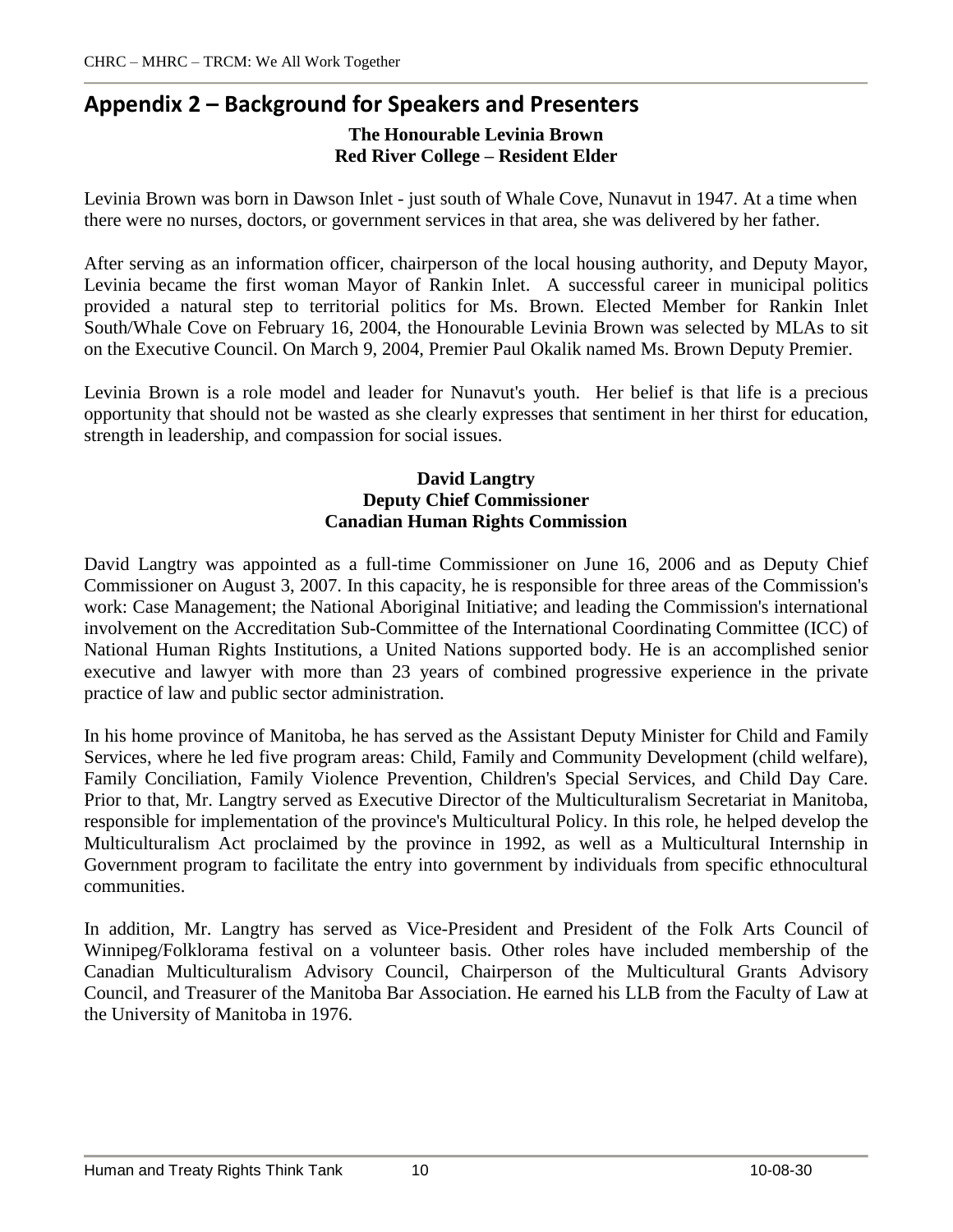#### **Jerry Woods Chair Manitoba Human Rights Commission**

Jerry Woods is the chairperson of the Manitoba Human Rights Commission and a proud member of the Couchiching First Nation and hosts all the Commission's youth conferences. His background in the labour movement and his expertise as a negotiator serve him well as a strong advocate for Aboriginal employment and human rights issues. He continues to work in the community as an activist and strives for equitable outcomes with a dedication to improving the quality of life for all people. Jerry's passion is golf, and his joy is his family, wife Cathy, their six children and eight grandchildren.

#### **Dennis White Bird Treaty Commissioner Treaty Relations Commission of Manitoba**

Dennis White Bird is an Anishinaabe from the Rolling River First Nation and is proud to say that the Anishinaabe language is his first language.

Commissioner White Bird worked as a teacher for seven years before he was called to take a leadership role within his community. During his 18 years as the Chief of Rolling River, Commissioner White Bird successfully negotiated a Treaty Land Entitlement agreement with Canada and Manitoba. His community was the first to ratify the agreement.

Upon leaving the position within his community, Commissioner White Bird's leadership responsibilities grew as he was elected as Regional Chief for the Manitoba region within the national First Nation organization: the Assembly of First Nations. As Regional Chief, he was appointed the Executive Member in Charge of Treaties and was very involved in the promotion of First Nation languages.

Commissioner White Bird was elected to the position of Grand Chief of the Assembly of Manitoba Chiefs in August 2000. Throughout his term as Grand Chief, Commissioner White Bird showed a strong interest in promoting First Nations youth issues and worked closely with the Manitoba First Nations Youth Council, an initiative of the Assembly of Manitoba Chiefs.

Dennis White Bird was appointed Treaty Relations Commissioner for Manitoba in June 2005 by a federal Order-in-Council. The appointment is a natural progression for a man who has shown a great interest and dedication to the fulfillment of the true spirit and intent of the Treaty relationship and the education of both First Nation and non-First Nation youth.

#### **Brock Pitawanakwat Executive Assistant and Advisor to the Chair (Commissioner Sinclair) Truth and Reconciliation Commission of Canada**

Brock Pitawanakwat is Anishinaabe (Whitefish River First Nation) and currently the Executive Assistant to Justice Murray Sinclair, Chair of the Truth and Reconciliation Commission of Canada. Brock recently completed a doctorate on Anishinaabe language revitalization and is on leave from the Aboriginal Governance Program at The University of Winnipeg.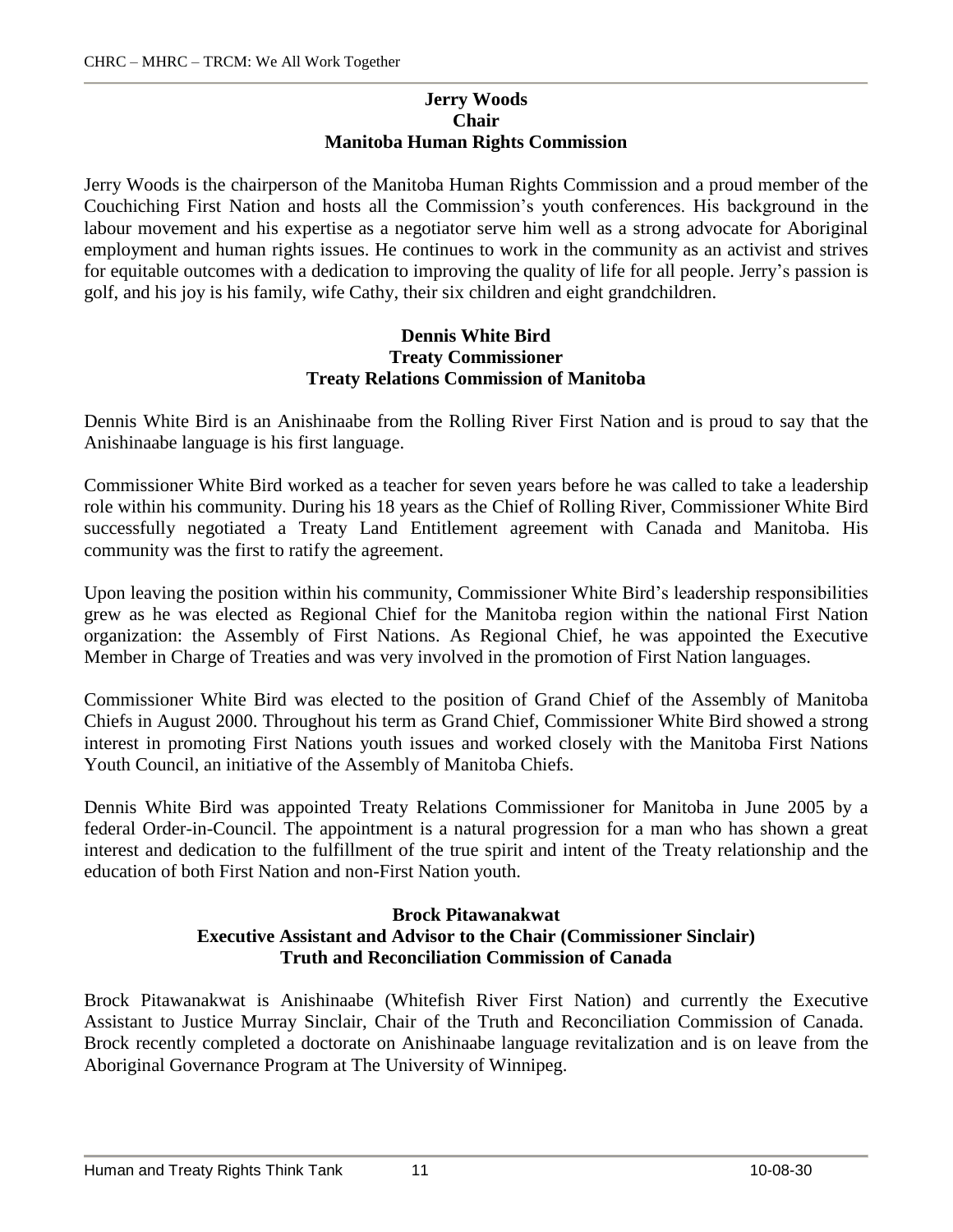#### **April Krahn Manager, Aboriginal Student Support and Community Relations**

April Krahn is a proud MÈtis/ Mohawk originally from Ontario who lives her life with integrity, balance, and optimism guided by the sacred teachings. Over the years April has worked in variety of disciplines including; communicable disease education in Winnipeg, Africa and The Pas Manitoba; child abuse education for teachers in Africa, human resource management, marketing, consultation and currently at Red River College for the past eleven years as the Manager of the Aboriginal Student Support & Community Relations. She has served on various advisory councils, boards, and committees related to the advancement of Aboriginal people and their communities through capacity building.

April's commitment to lifelong learning started with a Bachelor of Arts Degree, a Human Resource Management Certificate, a Masters in Education, Certificate in Management and Administration and she is currently working on her Ph.D.

#### **Warren Thompson, Facilitator Prairie Edge Management, Inc.**

Warren Thompson, CMC, B.Sc., MBA (Marketing), AAE, is a skilled strategist and management consultant with significant management experience in both the public and private sector. He is President of Prairie Edge Management Inc., a Winnipeg based management consultancy providing facilitation and support in *strategic planning, governance and structure, business planning and project management* for private companies, NGOs, all three levels of government, arts and culture organizations and education/training organizations since 2002.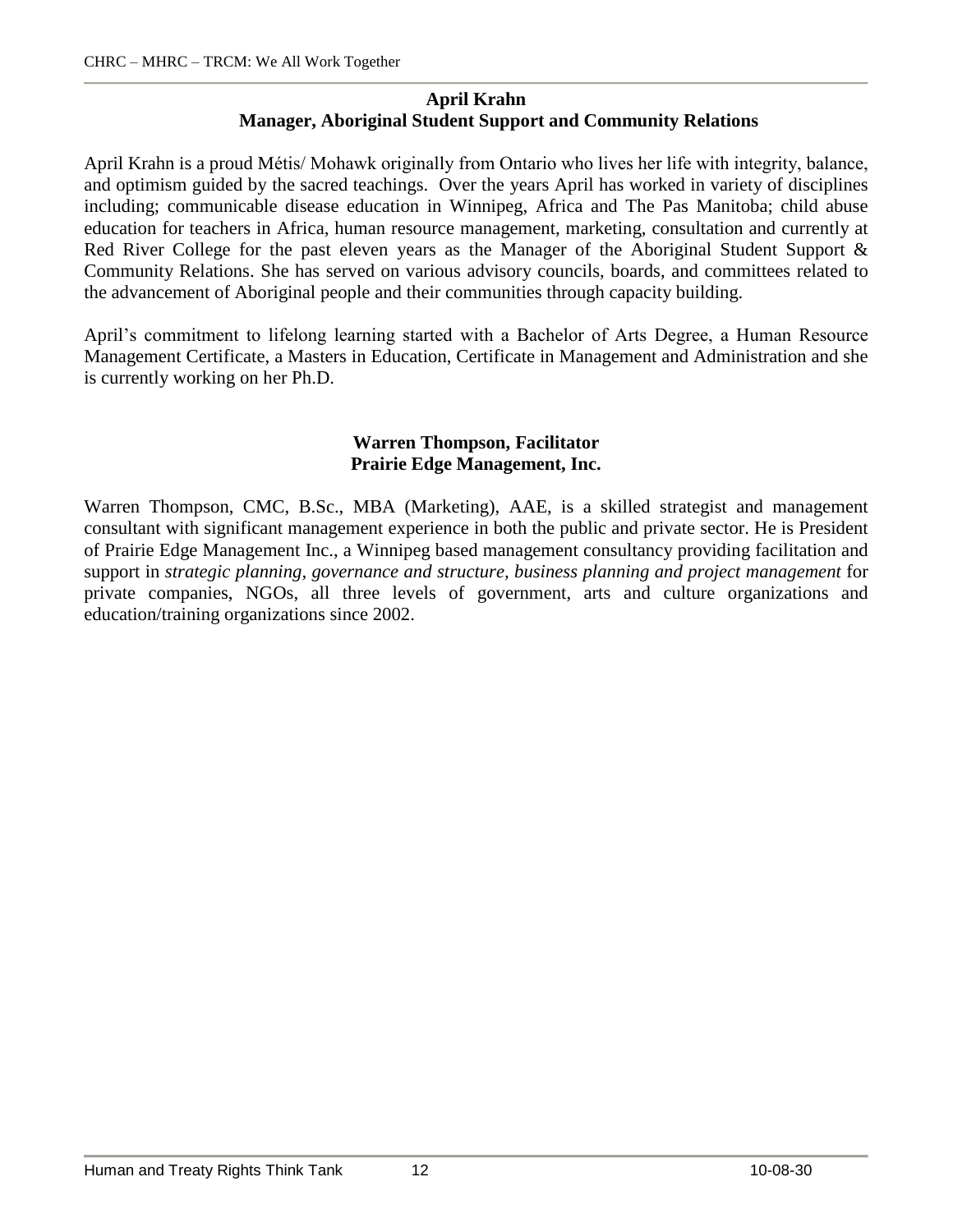# **Appendix 3 ñ Organizations in Attendance**

- 1. Aboriginal Council of Winnipeg
- 2. Provincial Justice Department
- 3. Red River College
- 4. Manitoba Urban Inuit Association
- 5. First Nations and Inuit Health, Health Canada
- 6. Social Planning Council of Winnipeg
- 7. Assembly of Manitoba Chiefs
- 8. Mother of Red Nations Women's Council of Manitoba
- 9. Manitoba Bar Association Aboriginal Section
- 10. University of Manitoba
- 11. First Nations disABILITY Association of Manitoba
- 12. Public Interest Law Centre
- 13. Aboriginal Council of Winnipeg
- 14. Aboriginal Students' Council University of Winnipeg
- 15. Lake Manitoba First Nation
- 16. Southern First Nations Network of Care
- 17. Manitoba Aboriginal and Northern Affairs
- 18. The Office of the Children's Advocate
- 19. First Nations, MÈtis and Inuit Health, Manitoba Health
- 20. Aboriginal & Northern Health, Manitoba Health
- 21. Truth and Reconciliation Commission
- 22. Ma Mawi Wi Chi Itata Centre
- 23. Brokenhead First Nation
- 24. Disabilities Issues Office, Province of Manitoba
- 25. Empowering Indigenous Youth in Governance and Leadership
- 26. Treaty Relations Commission of Manitoba
- 27. Canadian Human Rights Commission
- 28. Manitoba Human Rights Commission
- 29. Prairie Edge Management Inc.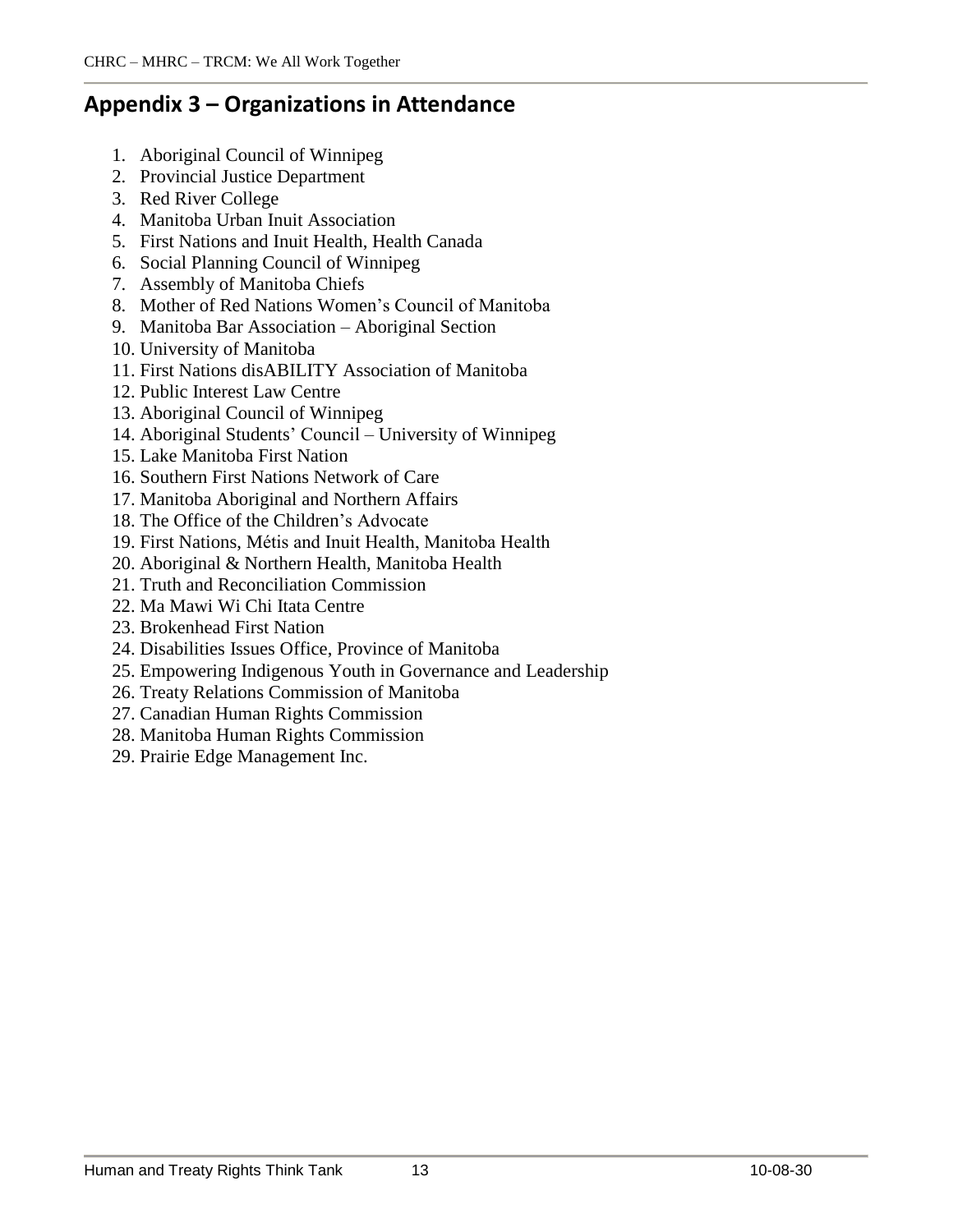# **Appendix 4 ñ Canadian Human Rights Commission Presentation Rights, Respect and Responsibility**

**Mandates, Roles and Responsibilities of the Canadian Human Rights Commission** *April 27, 2010 Think Tank and MOU Signing*

## **Background Information History of the CHRA**

*ìThe existence of fundamental human rights and freedoms, including the right of every individual to participate in society without encountering discrimination, is a basic and underlying principle which has long been recognized by the Parliament and the Government of Canada...î*

Quote from then Minister of Justice on the introduction in 1977 of a Bill to establish the CHRA

#### **CHRA PURPOSE (1977)**

All individuals should have the opportunity equal with others:

- to make the life they are able to and wish to have,
- to have their needs accommodated.

... without being hindered or prevented from doing so by discriminatory practices based on one or more of the prohibited grounds. *Section 2, CHRA*

#### **Prohibited grounds**

- Race
- Colour
- National or ethnic origin
- Sex (includes pregnancy)
- Marital status
- Family status
- Age
- Religion
- Sexual Orientation
- Pardoned Conviction
- Disability (physical or mental, includes drug or alcohol dependence)

## **CHRA Practices**

- Section  $5$  services
- Section  $7$  employment
- Section  $8 j$ ob application/advertising
- Section  $9$  employee organizations
- Section  $10$  employment policies or practices
- Section  $11$  equal wages (pay equity)
- Section  $12$  notices
- Section  $13$  hate messages
- Section  $14$  harassment
- Section  $15 -$  Accommodation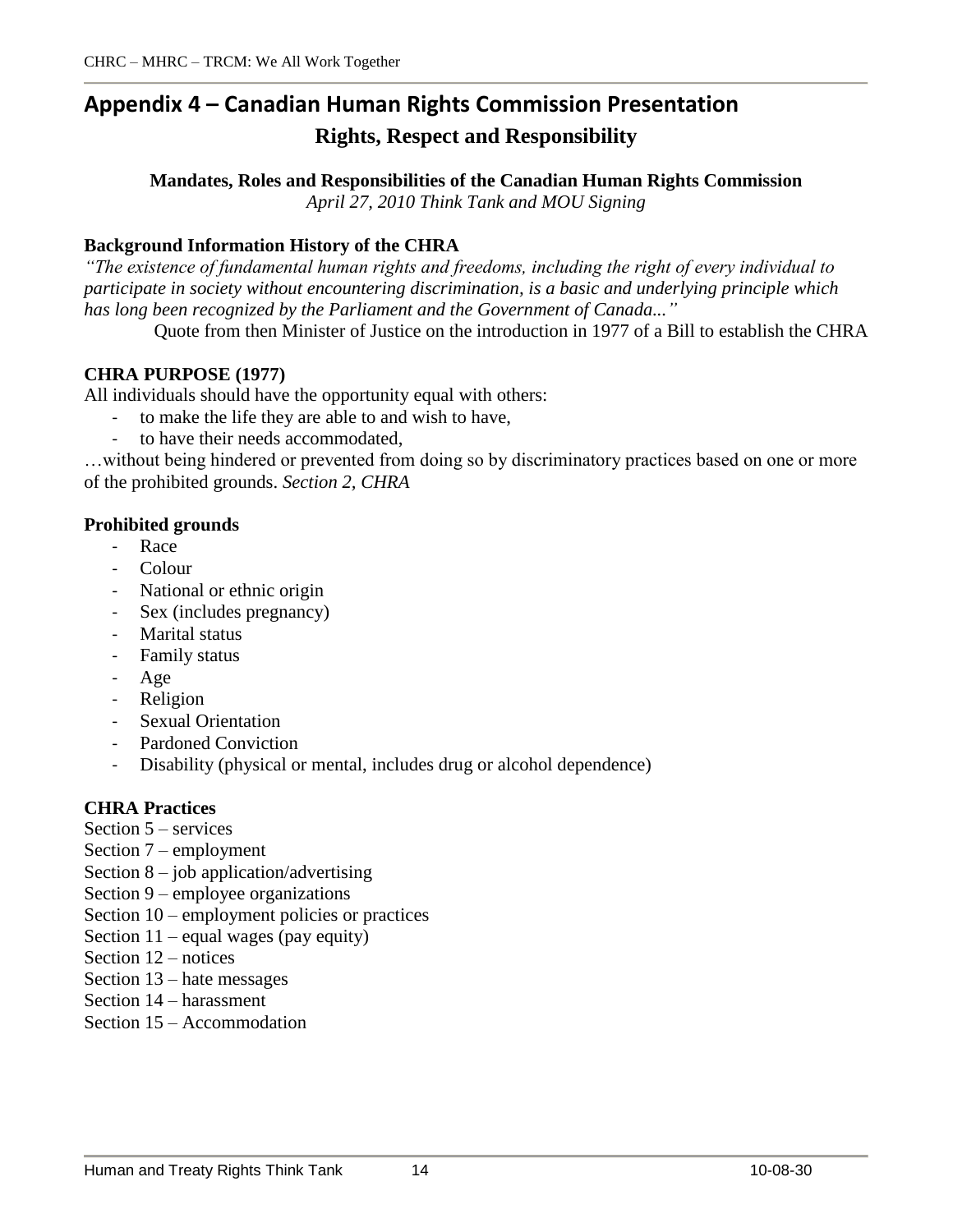#### **JURISDICTION**

- Federal government departments and agencies
- Federal Crown corporations
- Federally regulated enterprises: interprovincial transportation companies of passengers, goods or services, (ferries, railways, buses, airlines, trucking); chartered banks; telecommunications companies; certain mining operations (uranium); prairie grain elevators; First Nations.

#### **CHRC MANDATE**

- Expanding knowledge
- Preventing discrimination
- Resolving disputes

#### **Expanding Knowledge**

- Develop and share knowledge on human rights issues through research, policy development and special initiatives.
- Try to get ahead of emerging and evolving issues and provide evidence based advice.
- The National Aboriginal Initiative is part of this work.

#### **Preventing Discrimination**

- Prevention and communication activities to work with federally regulated organizations to assist them in creating and sustaining a culture of human rights.
- Assist federally regulated employers to meet the requirements of the Employment Equity Act.
- Partnering with stakeholders (employers, NGO's, community groups) to increase awareness of, and commitment to, reducing discrimination.

#### **Dispute Resolution**

- Encourages resolution of complaints of discrimination by federally regulated organizations
- Inquiries are screened to ensure they are receivable complaints
- Some inquiries may be referred to other organizations
- ADR services are offered throughout the process
- If a dispute cannot be settled early on, then complaint may be investigated (objective, impartial)
- Cases can be referred to tribunal

#### **Commission decisions**

The Commission can decide whether to:

- Deal or not deal with a complaint (s. 40, 41)
- Appoint a Conciliator (s. 47)
- Approve a settlement (s. 48)
- Request the appointment of a Tribunal (s. 44)
- Dismiss a complaint (s. 44)

## **s. 67 of the CHRA**

- Section 67 stated *ìNothing in this Act af ects any provision of the Indian Actor any provision made under or pursuant to that Actî.*
- Repealed, with amendments to protect Aboriginal and treaty rights, and a three year transition period, on June 18, 2008.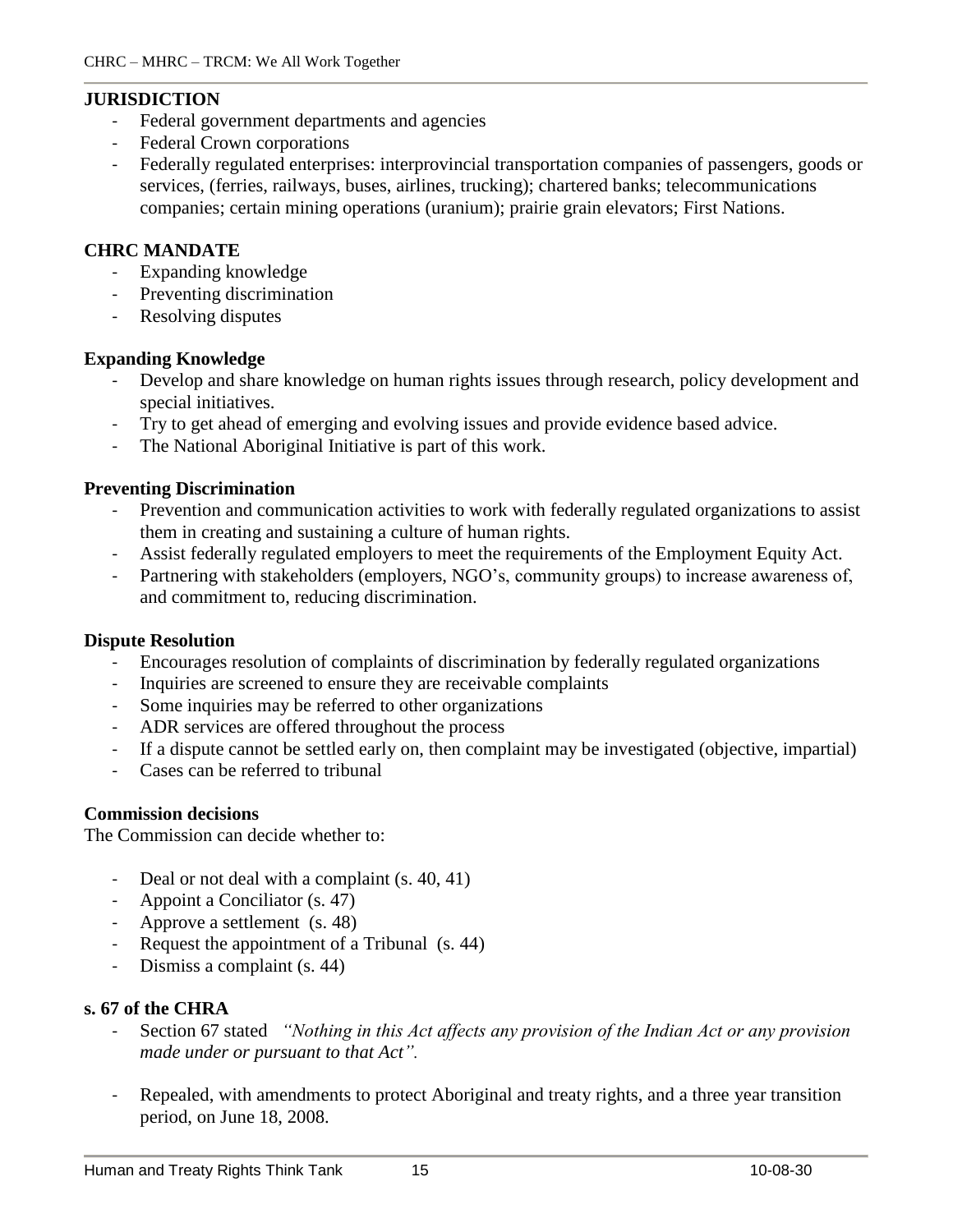#### **National Aboriginal Initiative**

#### *Objective*

- To strengthen relations with Aboriginal stakeholders
- To foster a dialogue on how to incorporate the unique context of First Nations communities into human rights protection mechanisms

#### *Focus*

- Help Commission's services to be more accessible and culturally sensitive
- Advance Aboriginal human rights through public engagement, and support to policy, research, tool development, and casework

#### **Conclusions**

- Increasing awareness of the CHRA and prevention of discrimination needs to be a priority.
- Federal and Provincial Commissions need to be prepared to respond to more, and more complex, cases.
- Will need to explore culturally appropriate methods of resolving disputes
- Collaborating with partners is an important way of achieving increased awareness, and advancing human rights issues.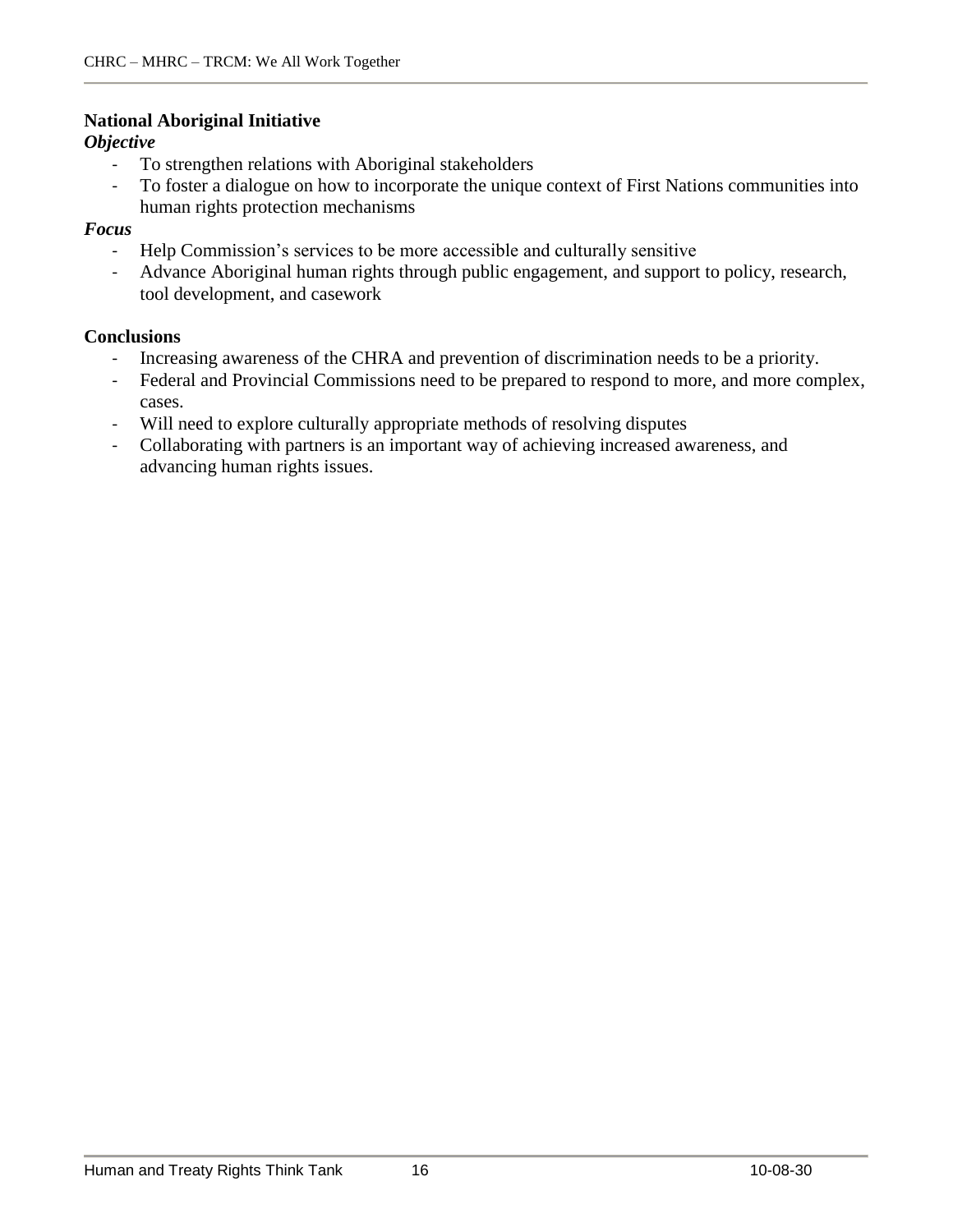# **Appendix 5 ñ Manitoba Human Rights Commission Presentation**

# **Jerry Woods Chairperson of the Manitoba Human Rights Commission**

# *Widokodadiwin (We All Work Together)*

# *April 27, 2010*

Good morning to my new partners and all the leaders who have gathered here today. I am a proud member of the Bear Clan from the Couchiching First Nation. My spirit name is Ish Ka Dae Mukwa, which is Fire Bear in Ojibway.

It is an honour to be here today. This is the first time in Canada that the Treaty Relations Commission, the Manitoba Human Rights Commission and the Canadian Human Rights Commission have joined together in partnership. I am looking forward to working with you and hope that our new relationship will benefit First Nations and other Aboriginal people living in Manitoba.

Most importantly I hope to hear from all of the leaders who have gathered here today. Our process is simple. Tell us how we can do more to ensure that your rights are protected.

It has been said that "Hearing is one of the body's five senses. But listening is an art." We are here to listen.

I would like to take a moment and tell you about the Manitoba Human Rights Commission itself and the human rights you have living in this province. The Universal Declaration of Human Rights states that "All human beings are born free and equal in dignity and rights."

In Manitoba, this ideal has been translated into law by *The Human Rights Code,* which prohibits unreasonable discrimination on the basis of race, religion, sex, age, disability, or other group stereotypes. These grounds are called "protected characteristics" and the full list can be found on the back of the yellow website cards in your folder. Protected characteristics are the grounds on which a human rights complaint can be filed.

These protections specifically apply to the areas of employment, housing, and services to the public, like stores, schools, hospitals and restaurants.

Most employers, landlords or service providers that are located in Manitoba are regulated by provincial law and are bound by *Manitobaís Human Rights Code*. Federally regulated businesses like banks, airlines and telecommunications are under the Canadian Commission's jurisdiction. So too are many First Nations governments and organizations.

There are very complex jurisdictional issues between provincial and federal governments. A 1996 Federal Task Force found that "jurisdictional forces have led to fragmented policies and a patchwork of supports and services." Many or you have experienced this. It is time for new ideas and new partnerships, and hopefully solutions to jurisdictional disputes.

For example, commissions, including the Manitoba and Canadian Human Rights Commissions, have agreed to set up a preliminary consultation for those who approach any Commission, with the goal of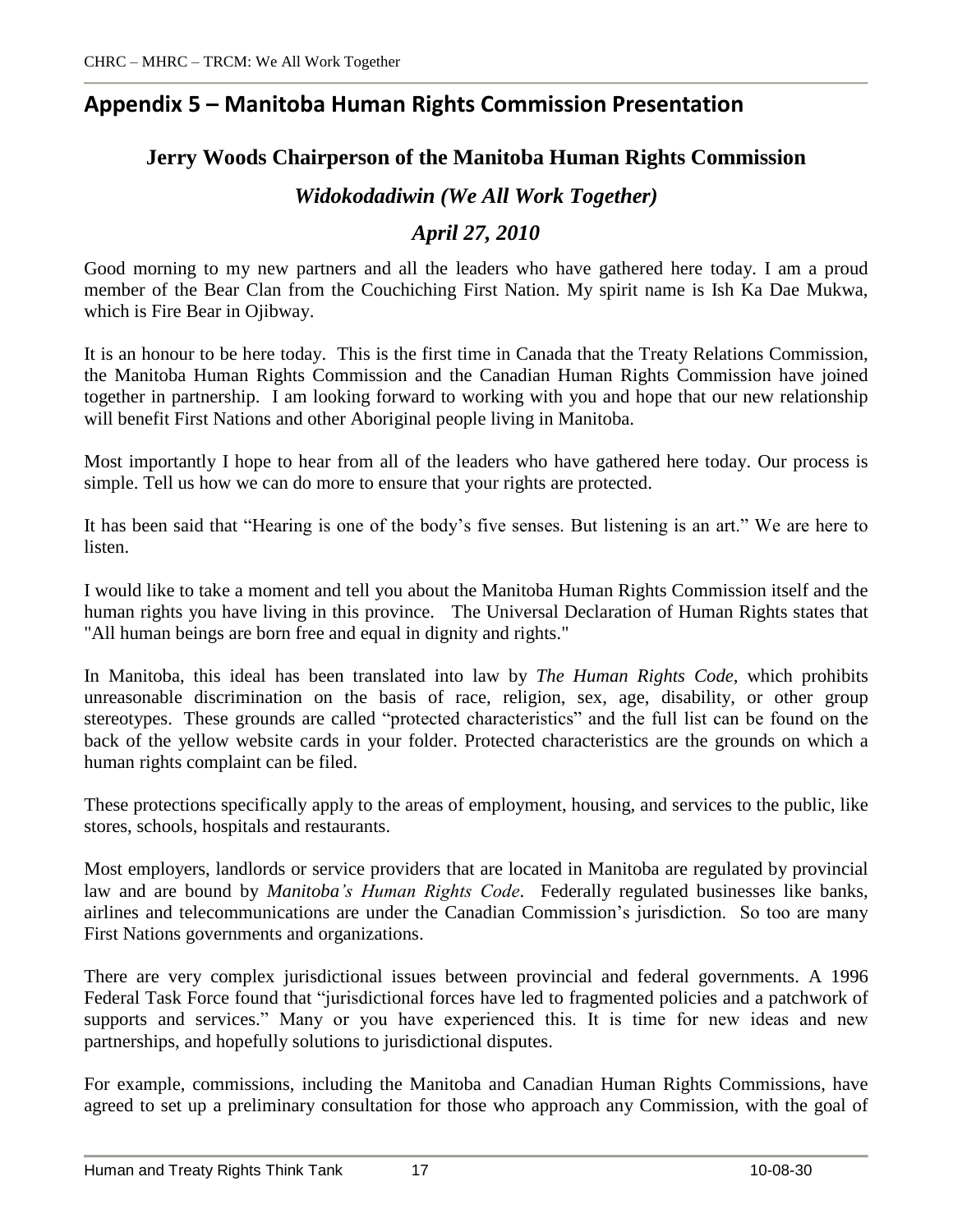making sure that no-one loses the opportunity to file a human rights complaint because of jurisdictional confusion.

The Manitoba Human Rights Commission enforces the anti-discrimination provisions of *The Code,* through its complaint process**.** Anyone, including a group ororganization, can file a complaint if it is believed that a practice or policy results in unreasonable discrimination.

There are two other parts to our mandate. Not only do we enforce the *Human Rights Code*, the Commission also promotes human rights and conducts public education.

When the *Human Rights Code* was legislated in 1987, there was broad support for the advancement of human rights. Over the years the Commission has continued to fulfill its mandate. And yet, many people still face discrimination.

Ask the young Aboriginal boy who was accused of stealing the shirt he was wearing; then further humiliated by being told by the store manager to remove it and leave the store. The shirt was his. This was an actual complaint filed at the Commission.

You could also talk to the young women who continue to file sexual harassment complaints against their employers. Or single mothers who are refused rental housing.

Or speak with Arlene Ursel, whose Human Rights case became public when an adjudicator ruled that the owners of a Neepawa hotel discriminated against her when they stopped making a wheelchair accessible room available to her. Ms Ursel is a paraplegic and relies on a wheelchair for mobility.

We also receive complaints by groups and organizations believing that they face systemic discrimination.

So what exactly is systemic discrimination? It occurs when policies or procedures have a discriminatory affect on a specific group of people. A profound example is the Residential School System.

The residential schools policy was proudly promoted by the government of the time. When Prime Minister Stephen Harper apologized in June 2008, he said that there was no place in Canada for the attitudes that inspired and maintained the Residential School System, and the government would not allow these attitudes to prevail again.

As we all know, the systemic discrimination resulting from the Residential School System Policy has had long lasting affects on generations of Aboriginal people.

Systemic discrimination continues to exist. We know that some attitudes, policies and practices concerning disabilities, religions, gender, sexual orientation, age, and race continue to mirror the same assumptions that resulted in this dark chapter in Canadian history.

A recent settlement that was resolved through the Manitoba Human Rights mediation process, alleged systemic discrimination.

Elizabeth Fry Society believed that women incarcerated at the Portage Correctional Centre were being treated differently than men in similar circumstances, on the grounds of sex, ancestry and disability.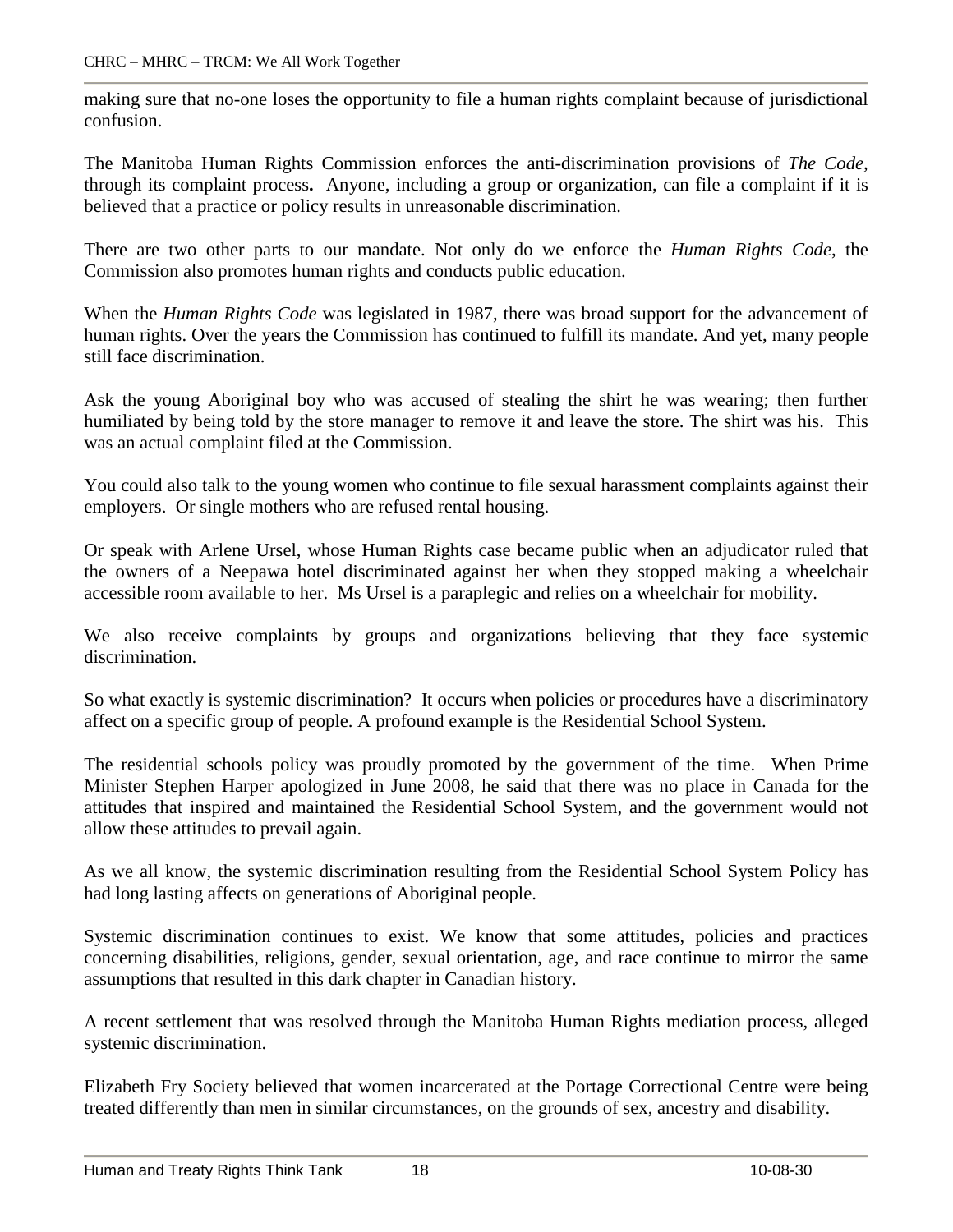It also alleged that the Government of Manitoba had failed to reasonably accommodate the women at the Portage Correctional Centre on the grounds of ancestry, sex (including pregnancy), family status, and disability.

Cases of systemic discrimination are complex requiring the work and cooperation of many. In this case, mediation was successful.

An agreement revealed a commitment by those involved to work towards the goal of accommodating the special needs of women incarcerated at the Portage Correctional Centre. The settlement included facilitating contact between incarcerated women and their children, and accommodating the special needs of Aboriginal women, women with disabilities and pregnant women.

There was also an agreement on a series of principles acknowledging that the needs of women in the corrections system differ from the needs of men, and that these differences have significant implications for the delivery of services.

A number of future initiatives also were identified. These include: addressing the increased demand for Aboriginal spiritual and cultural services; abuse and trauma counseling; library and recreation enhancements; improvements in dealing with mental and physical disabilities; and staff training in responding to women who harm themselves. Manitoba Justice worked with the Manitoba Human Rights Commission to develop and deliver human rights training for Correctional staff and inmates.

It is important to note, that education was part of the solution in this complaint.

I said earlier that our mandate has three parts. The other two aspects of our work revolve around education and promotion.

Our education initiatives include Human Rights workshops, guidelines, a monthly bulletin and public presentations. We have hosted round table discussions on such topics as social and economic condition and hate speech. We have also initiated research projects. For example a few years ago, an Aboriginal Community Organization approached me with concerns regarding the relationship between their community and the Winnipeg Police Service. This time we partnered with the University of Manitoba and began the continuing *Racialized Communities and Police Services Project.*

The report on the first phase of this research project can be found on our website. Today we continue to meet with the Chief of Police to offer any assistance in improving the relationship between diverse communities and the Winnipeg Police.

We focus much of our efforts on youth as we believe that we need to reach out to the younger generation and promote respect and human rights. We have youth conferences in Winnipeg, Brandon and the North. Students from across the province have worked on and completed many projects including a banner with individual human rights messages. This banner was unveiled on the steps of the Manitoba legislature and covered the entire grand staircase.

This year we gave the participants at our youth conferences a chance to send a message using another medium. On our website you can view over 20 human rights public service announcements made by students. Also on our website is a series of booklets called "The Rights of Youth" which were published with our other partners, the Manitoba Ombudsman and the Children's Advocate.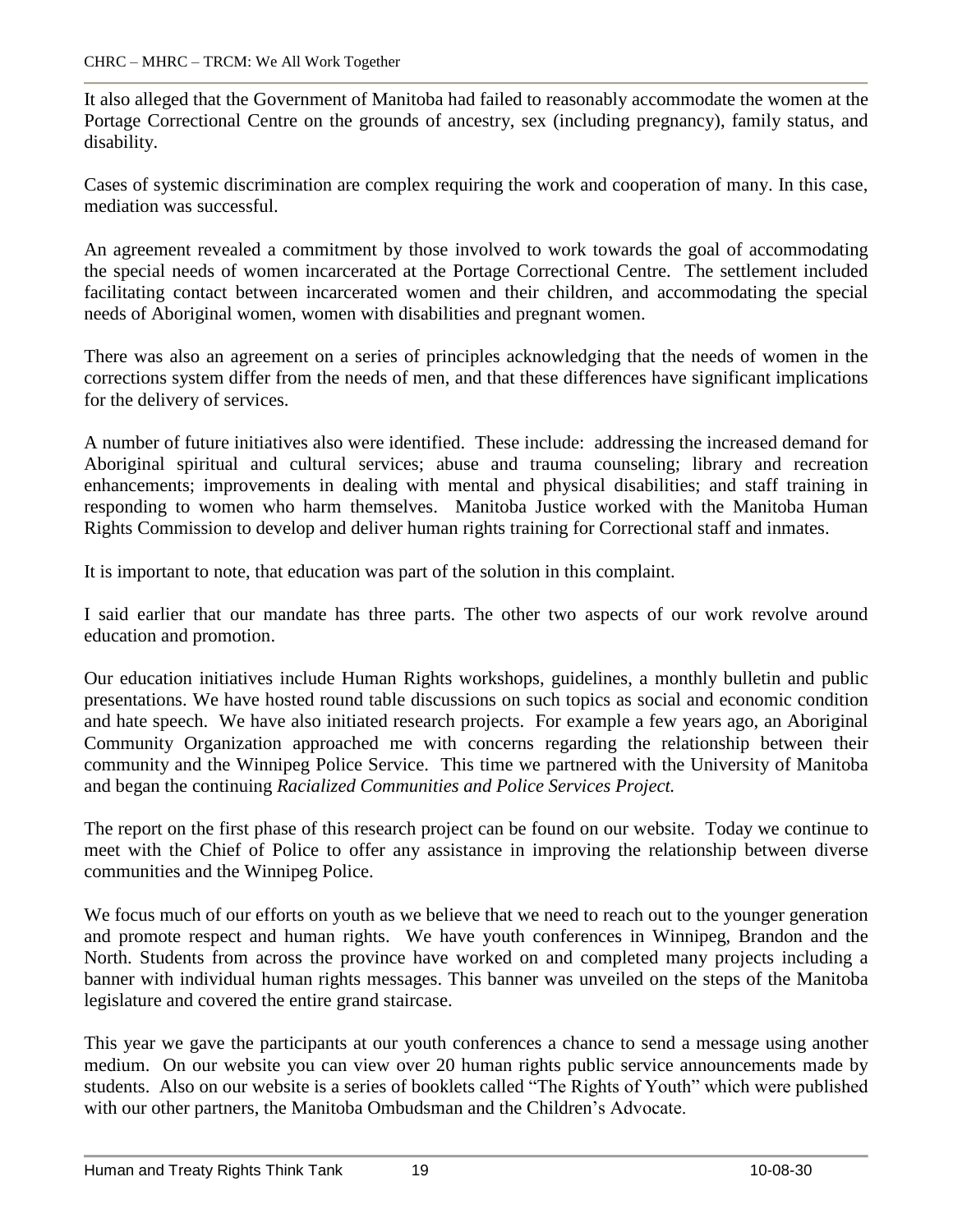And finally, we will soon be launching an interactive website for students and teachers called Manitoba Class Action. We make these efforts to reach young people because we know that they are our future and hold the evolution of human rights in their hands.

We are proud of our accomplishments whether they are resolving individual and systemic complaints or educating the public about Human Right protections.

We do have our successes, but we sometimes face disappointment or even failure. Obstacles such as lack of awareness, systemic discrimination and jurisdictional confusion can make it unnecessarily difficult to achieve equality of opportunity and freedom from discrimination.

It is, however, my profound wish and belief that with your guidance, our new alliance with the Treaty Commission of Manitoba and the Canadian Human Rights Commission can make a difference.

The Manitoba Human Rights Commission has become more and more involved with helping communities understand their human rights, responsibilities and protections. We are aware of the many unique difficulties First Nations and other Aboriginal people face, and look forward to discussing these challenges with the grassroots community. You can begin by identifying key Human and Treaty Rights issues and, as I said earlier, tells us how we can do more. Together we will explore opportunities and look for solutions. Thank you.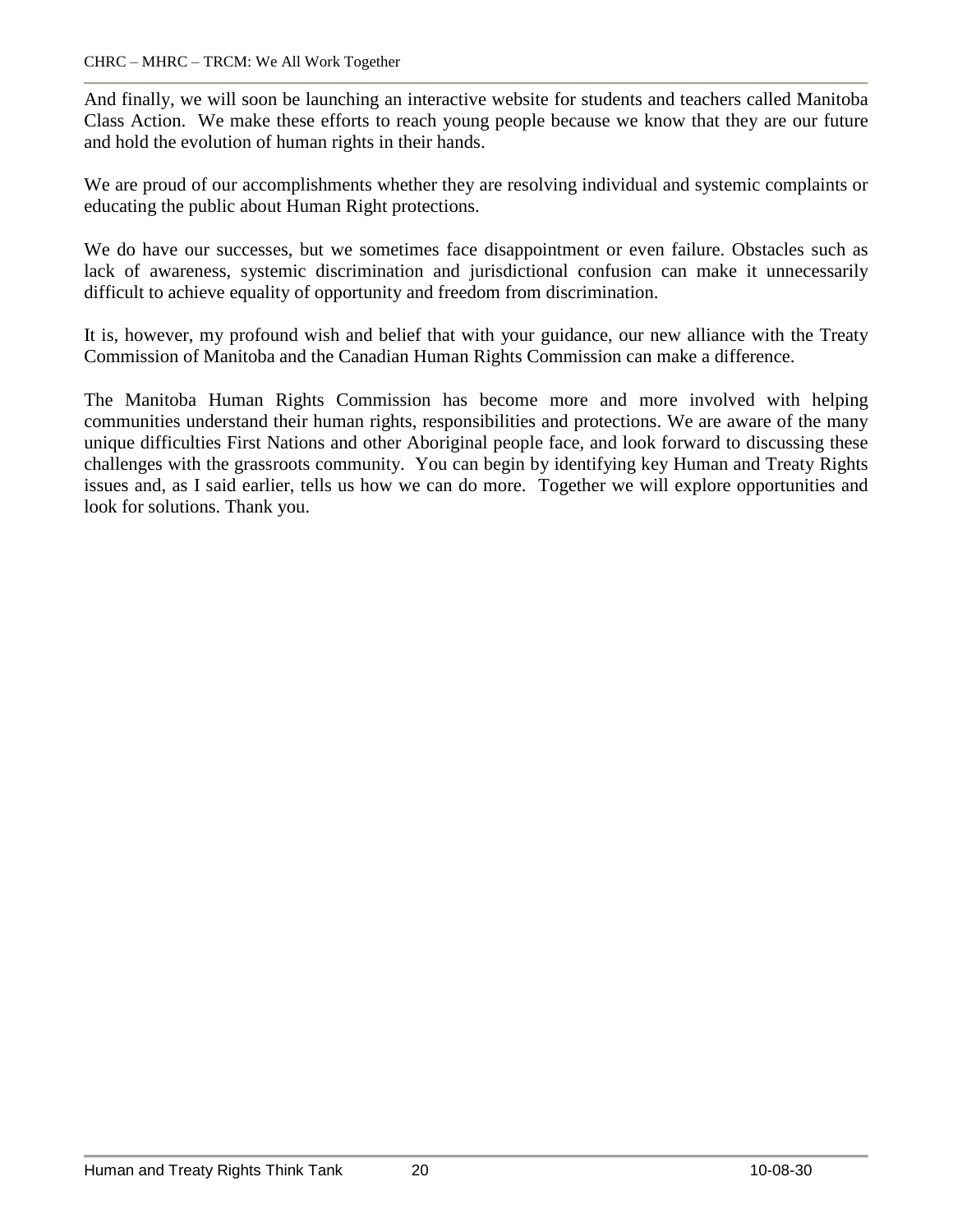# **Appendix 6 ñ Treaty Relations Commission of Manitoba Presentation**

#### **About the TRCM**

The Treaty Relations Commission of Manitoba (TRCM) is a neutral body created in 2005 through the partnership of the Assembly of Manitoba Chiefs (AMC) and the Government of Canada.

#### **AMC Elders Council**

#### *TRCM MOA*

*3.0 Principles*

3.1.2 the involvement of First Nation Elders is fundamental to understanding Treaty relationships

#### **The Mandate: 2006 - 2011**

The TRCM's mandate is to strengthen, rebuild and enhance the Treaty relationship and mutual respect as envisaged by the Treaty Parties and includes:

- Public Education;
- Independent Research; and
- Facilitation.

#### **Public Education**

- We Are All Treaty People" campaign
- TRCM Resource Tools:
	- *Website: [www.trcm.ca](http://www.trcm.ca)*
	- *We Are All Treaty People DVD*
	- *Kinikinik: A Treaty Play by Ian Ross*
- Speakers Bureau
- Partnership Agreements
- Treaty Commemorations
- Resource Library
- The Learning Centre
	- *TRCM celebrated the Grand Opening of the Learning Centre on September 23, 2009*
	- *TRCM hosts a Brown Bag lunch series of ering unique presentations and perspective of the Treaties.*
	- *Developed in partnership with AMC and Canada, the TRCM Learning Centre is intended to provide an opportunity fro all Manitobans to learn more about the Treaties and the Treaty relationship.*

Manitoba Treaty Curriculum Project: Grades 5 & 6 & Teacher Resource Guide

*Goal: Produce a K-12 Manitoba Treaty Curriculum that will be mandatory for ALL students*

*Objective: Begin the process of developing and piloting a Manitoba Treaty Curriculum which is a series of lesson plans for Grades 5 & 6 along with a Teacher Resource Guide*

#### **Research**

- **TRCM Research Strategy**
- Oral History Project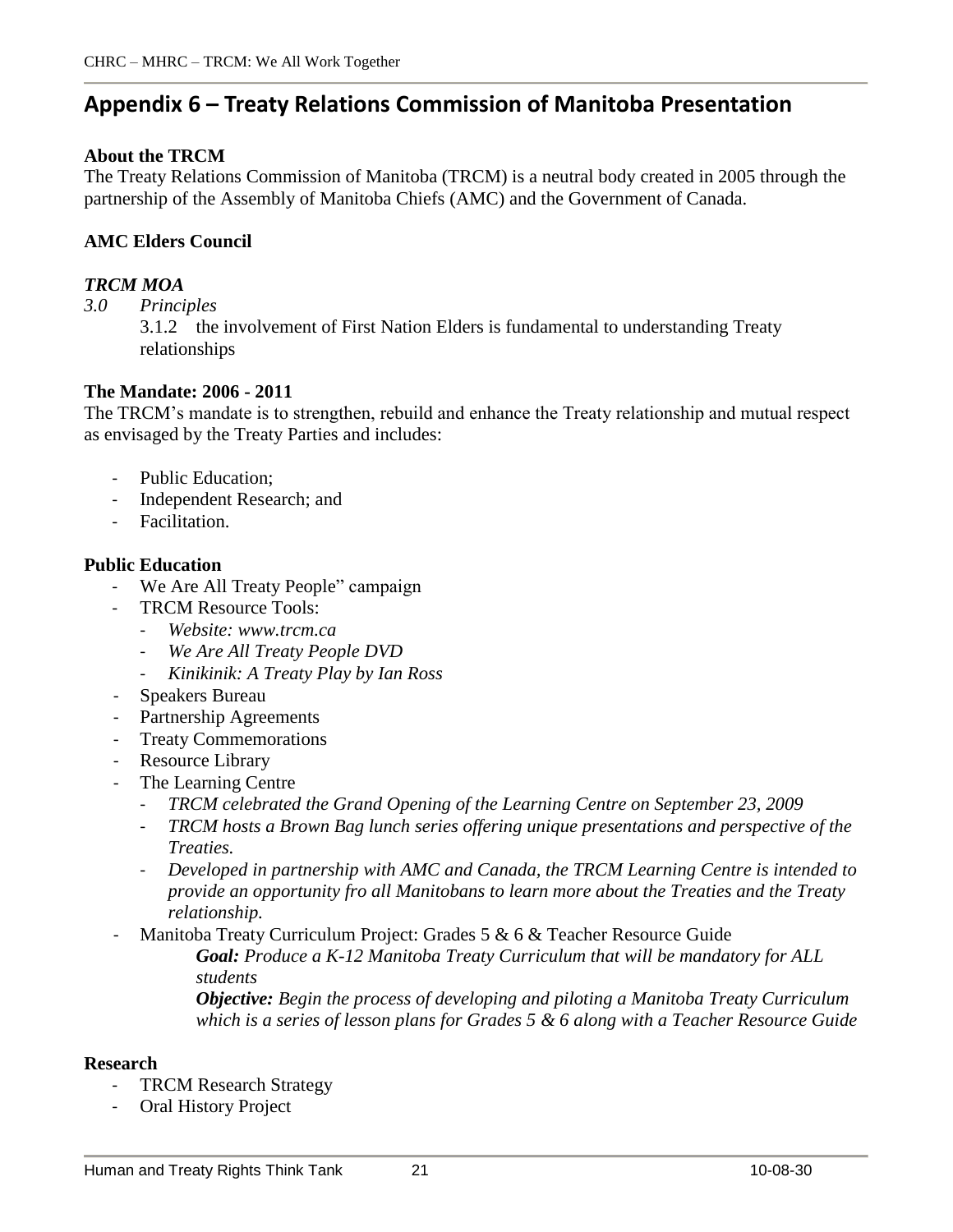- *The OHP resulted from a mandate of the Chiefs in Manitoba who recognized that we must have a clear vision of Treaty Rights in a contemporary context from the oral histories preserved by our Elders.*
- Historical Atlas of First Nations in Manitoba:
	- *The Atlas project arises out of a series of discussions with the MOA parties, First Nation Leaders, Community Members and Treaty Researchers.*

### **Facilitation**

- Facilitate public understanding of the importance and role of Treaty making in building a stronger and healthier nation.

### **We Are All Treaty People!**